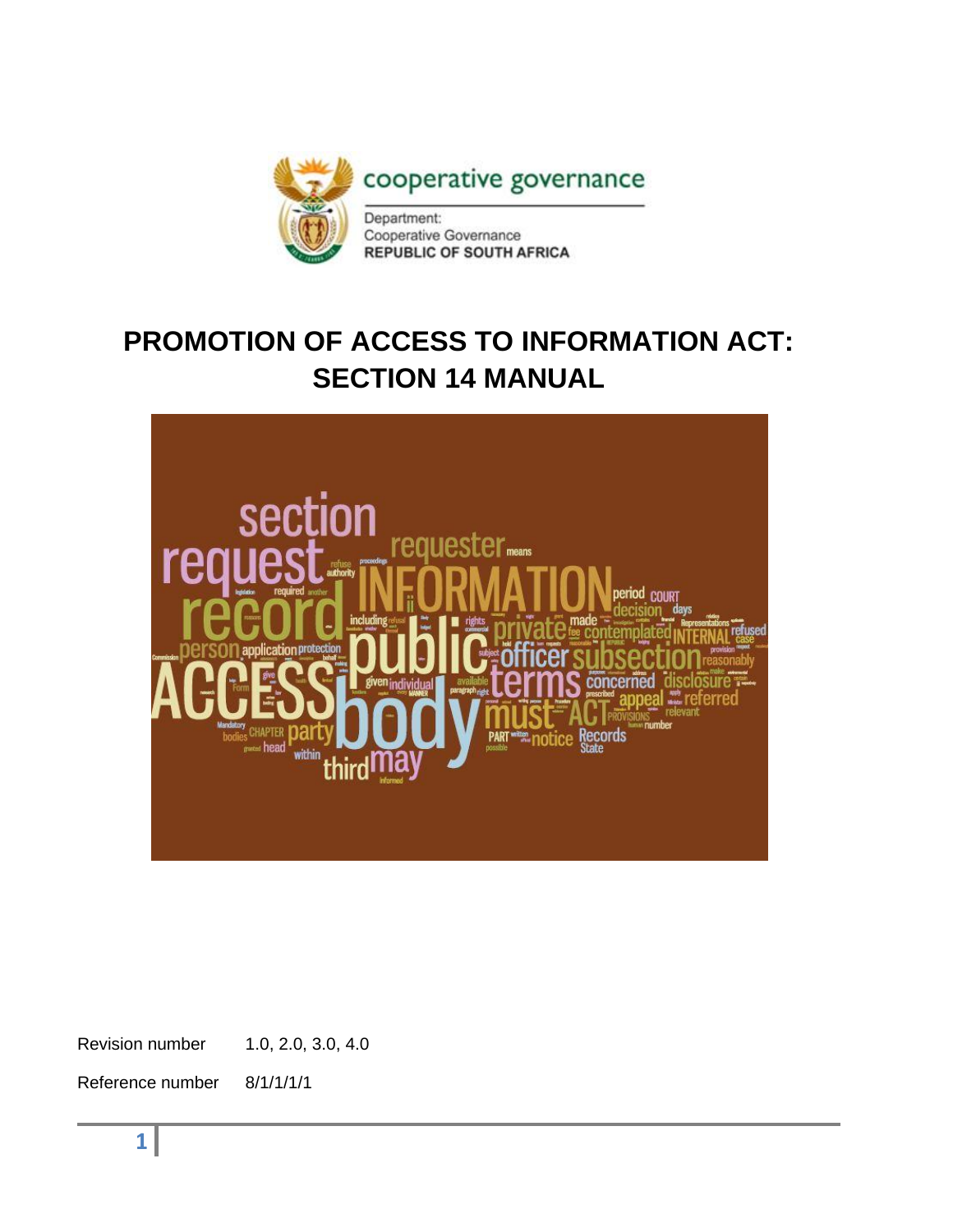# **TABLE OF CONTENTS**

| 1.  |       |  |
|-----|-------|--|
| 2.  |       |  |
| 3.  |       |  |
| 4.  |       |  |
|     |       |  |
|     |       |  |
|     |       |  |
|     |       |  |
|     |       |  |
| 5.  |       |  |
|     | 5.1   |  |
|     |       |  |
|     | 5.2   |  |
| 6.  |       |  |
| 7.  |       |  |
|     | 7.1   |  |
|     | 7.2   |  |
|     | 7.3   |  |
| 8.  |       |  |
|     | 8.1   |  |
|     | 8.2   |  |
|     | 8.2.1 |  |
|     | 8.2.2 |  |
| 9.  |       |  |
|     | 9.1   |  |
|     | 9.2   |  |
| 10. |       |  |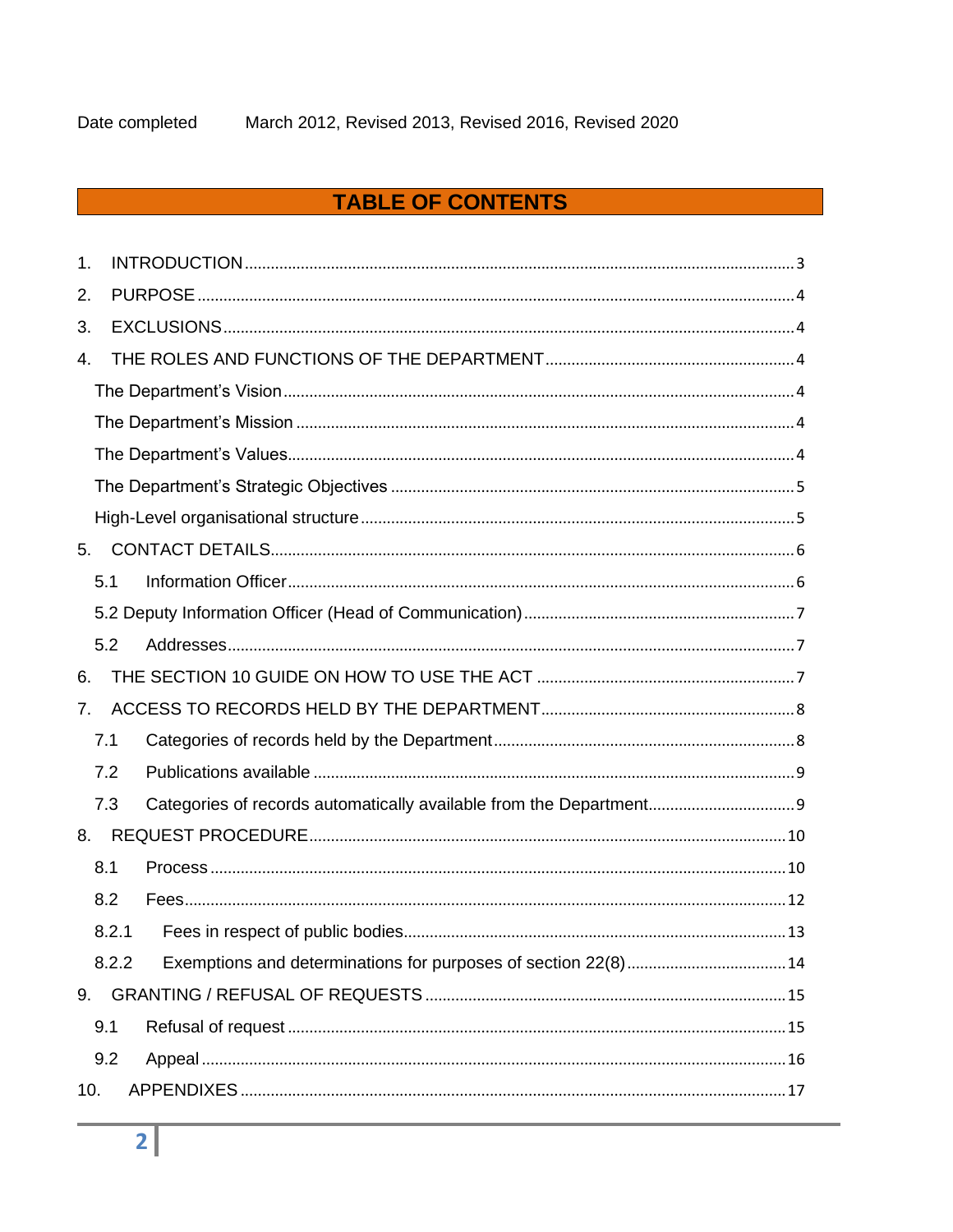| FORM A |  |
|--------|--|
| FORM B |  |
| EQRM D |  |

# <span id="page-2-0"></span>**1. INTRODUCTION**

The Constitution of the Republic of South Africa Act, 1996 (Act No. 108 of 1996), section 32 stipulates that everyone has the right of access to any information held by the State or any another person provided the information is required for the exercise or protection of any rights. The Act further stipulates that national legislation must be enacted to give effect to this right.

The Promotion of Access to Information Act, 2000 (Act No. 2 of 2000) hereafter referred to as "the Act" gives effect to the constitutional right of access to information held by any public or private body and is required for the exercise or protection of any rights. The Act details the procedures to be followed when making such request for information held either by a public body or private body.

Section 9 of the Act, however, recognizes that such right to access to information is subject to certain justifiable limitations such as those including, but not restricted to:

- The reasonable protection of privacy;
- Commercial confidentiality; and
- Effective, efficient and good governance.

Section 14 of the Act obliges public bodies to compile a manual to assist a person to obtain access to information held by the public body. The Act also stipulates the minimum requirements with which such a manual has to comply.

The purpose of this manual is therefore to inform a person on how to obtain access to records held by the Department of Cooperative Governance (DCoG), hereafter referred to as "the Department" thus giving effect to section 14 of the Act.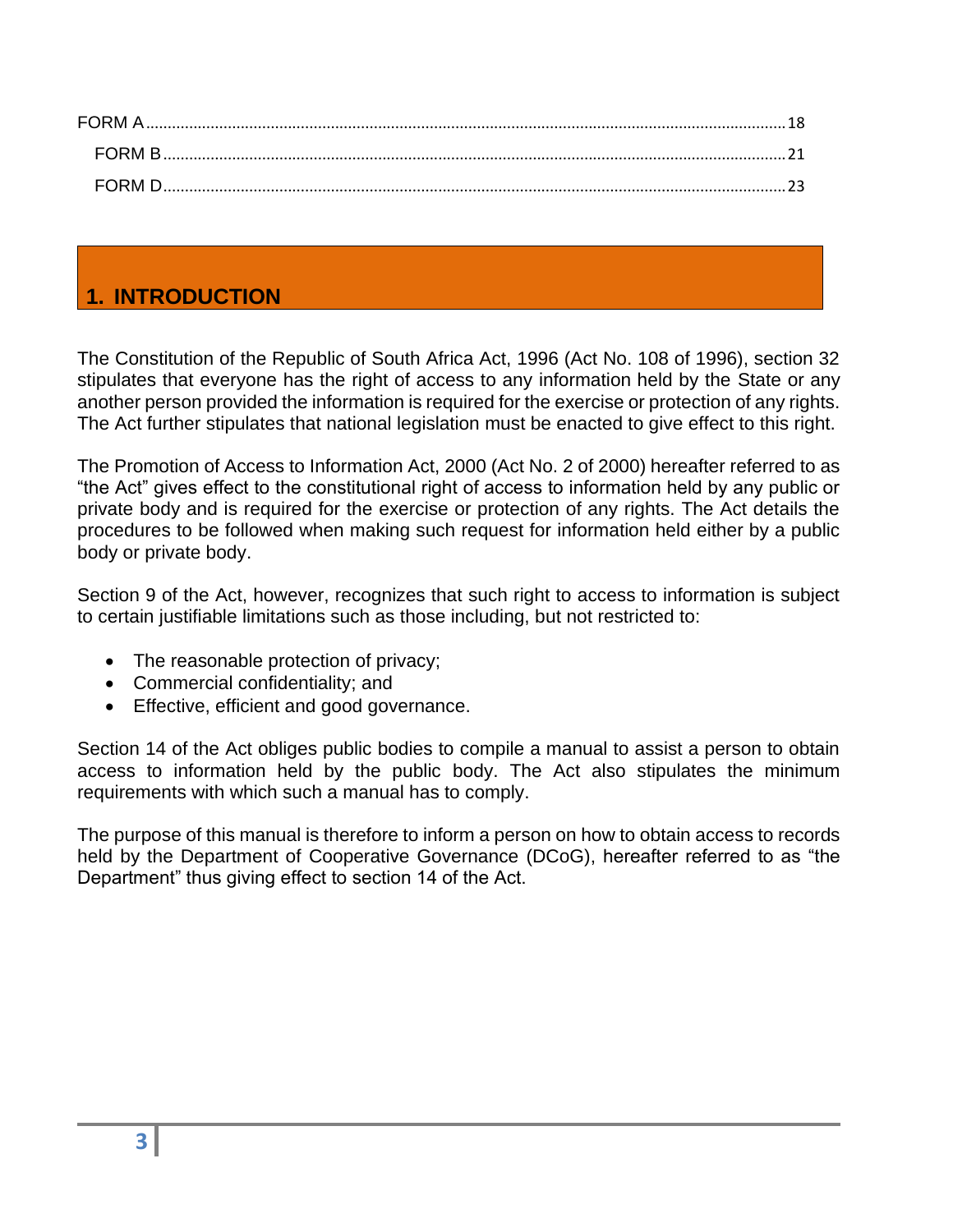# <span id="page-3-0"></span>**2. PURPOSE**

This manual sets out to provide the requester, invoking "the Act", with the necessary contact details and procedures to obtain specific information from the Department.

The manual also endeavors to supply the requester with a clear overview of the structure, functions, services and index of information of the Department to enable the requester to identify the area of possible existence of the required information.

The manual also provides the required forms and fees applicable to the request.

# <span id="page-3-1"></span>**3. EXCLUSIONS**

This manual only provides for the records of the Department and not for any of its agencies or linked entities. Any requests for access to information from any of the agencies must be directed to the Information Officer of the relevant organisation.

# <span id="page-3-2"></span>**4. THE ROLES AND FUNCTIONS OF THE DEPARTMENT**

## <span id="page-3-3"></span>**The Department's Vision**

An integrated, responsive and highly effective governance system, including communities, to achieve sustainable development and improved service delivery.

## <span id="page-3-4"></span>**The Department's Mission**

Our mission is to facilitate cooperative governance and support all spheres of government, promote traditional affairs and support associated institutions through:

- Developing appropriate policies and legislation to promote integration in government's development programmes and service delivery;
- Providing strategic interventions, support and partnerships to facilitate policy implementation in the Provinces and Local Government; and
- Creating enabling mechanisms for communities to participate in governance.

## <span id="page-3-5"></span>**The Department's Values**

Our values are informed by the Batho Pele (People First) principles of the South African Public Service and the specific the Department focus on the following: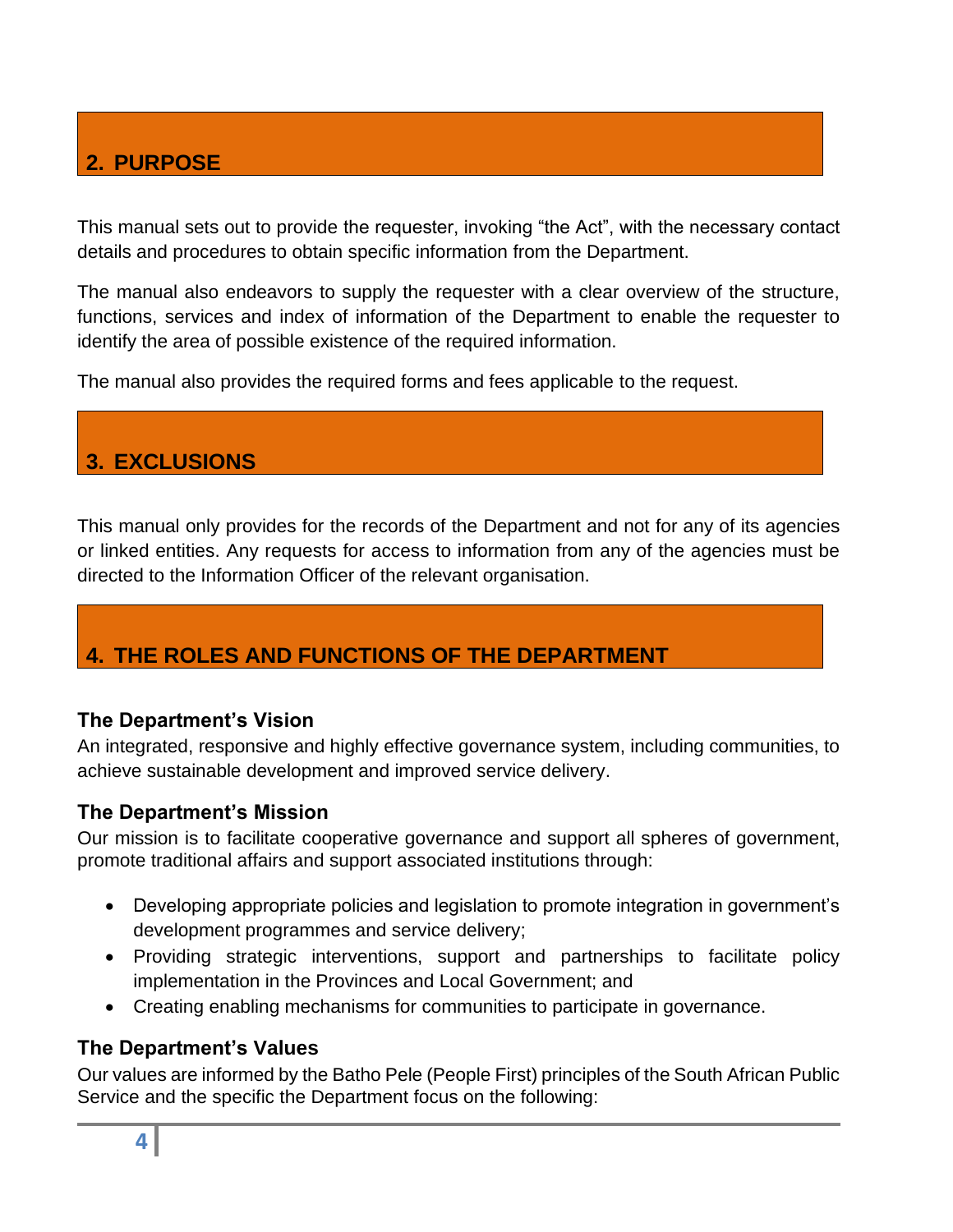- Professionalism;
- Activist approach;
- Partnership and collectivism
- Service excellence

# <span id="page-4-0"></span>**The Department's Strategic Objectives**

The Department had adopted the following five strategic objectives:

- 1. Contribute to building a developmental State in National, Provincial and Local Government that is efficient, effective and responsive;
- 2. Strengthen Accountability and Clean Government
- 3. Accelerating Service Delivery and supporting the vulnerable
- 4. Fostering Development Partnerships, Social Cohesion and community mobilisation and
- 5. To strengthen the Department's organisational capability and performance to deliver on its mandate



## <span id="page-4-1"></span>**High-Level organisational structure**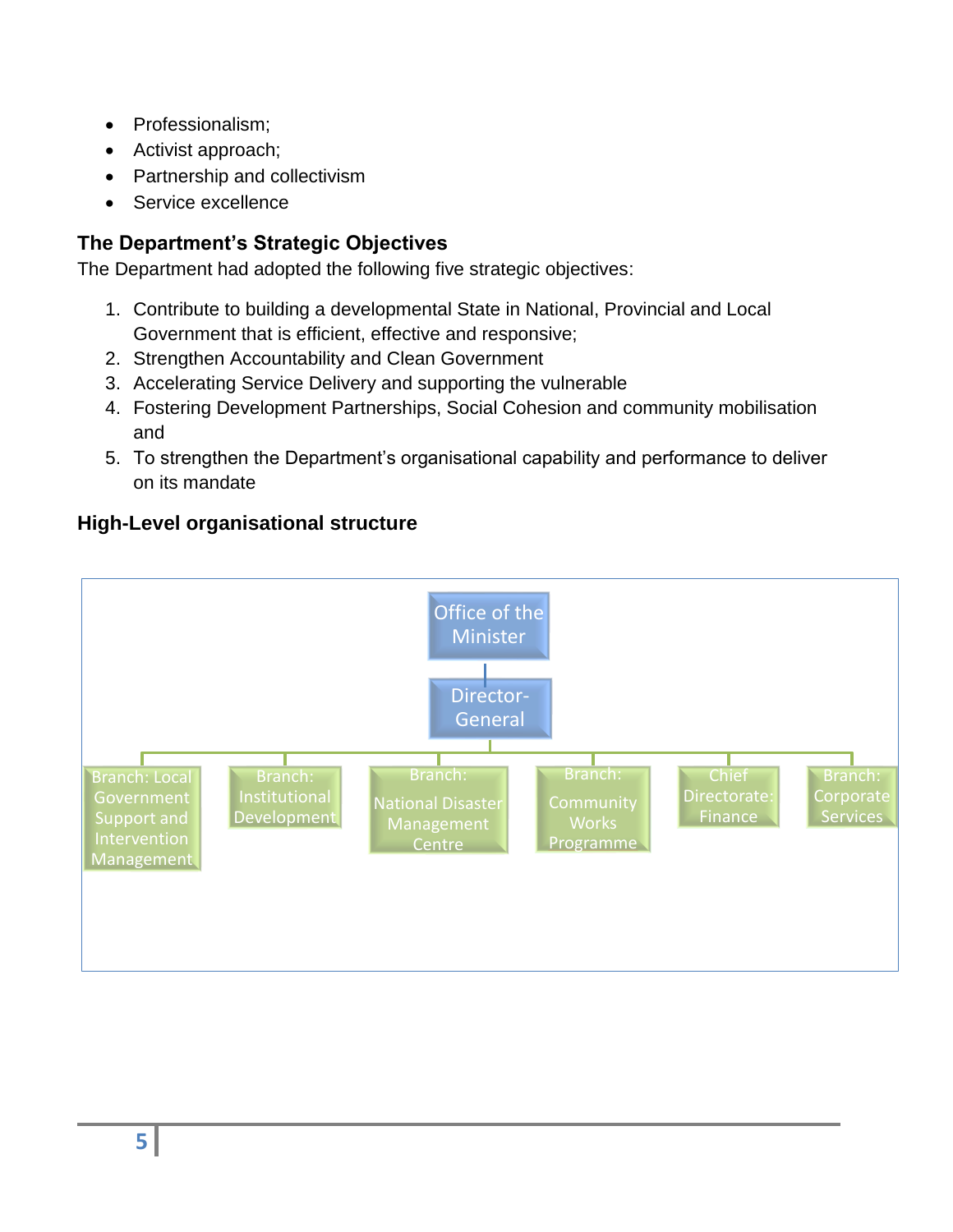## **The Department's objectives are pursued through the following programmes:**

| <b>Functions</b>                                                                    | <b>Description</b>                                                                                                                                                    |
|-------------------------------------------------------------------------------------|-----------------------------------------------------------------------------------------------------------------------------------------------------------------------|
| Local<br><b>Government</b><br><b>Support and Interventions</b><br><b>Management</b> | To coordinate and drive Back to Basics activities<br>across Department and Government as a whole in<br>order to create change on the ground.                          |
| <b>Policy and Legislation</b>                                                       | To analyse, develop policy in order to<br>drive<br>transformation in local Government and in the system<br>of planning and Cooperative Governance<br>more<br>broadly. |
| <b>Institutional Development</b>                                                    | To build institutional resilience in the local government<br>system through system development, capacity building<br>and revenue management.                          |
| <b>National</b><br><b>Disaster</b><br><b>Management Centre</b>                      | To promote an integrated and coordinated system of<br>disaster prevention, mitigation and risk management.                                                            |
| <b>Community</b><br><b>Work</b><br>Programme                                        | To manage the provision of work opportunities in all<br>municipalities ensuring community development.                                                                |
| <b>Finance</b>                                                                      | the provision<br>To<br>of<br>financial<br>sound<br>manage<br>management services in line with legislative prescripts.                                                 |
| <b>Corporate Services</b>                                                           | To manage integrated and innovative corporate<br>solutions to enable the Department to achieve its<br>strategic and operational goals.                                |

## **Services provided by the Department:**

Each of the Department's divisions has forged a medium-term plan that outlines the contribution of that division to the achievement of the Department's strategic objectives. These detailed strategy documents are available on request.

# <span id="page-5-0"></span>**5. CONTACT DETAILS**

## <span id="page-5-1"></span>**5.1 Information Officer**

| <b>DIRECTOR-GENERAL</b> | <b>PHONE</b>     | <b>FAX</b>   | <b>EMAIL</b>        |
|-------------------------|------------------|--------------|---------------------|
| Ms Avril Williamson     | $(012)$ 334 0518 | 086 558 0479 | Avrilw@cogta.gov.za |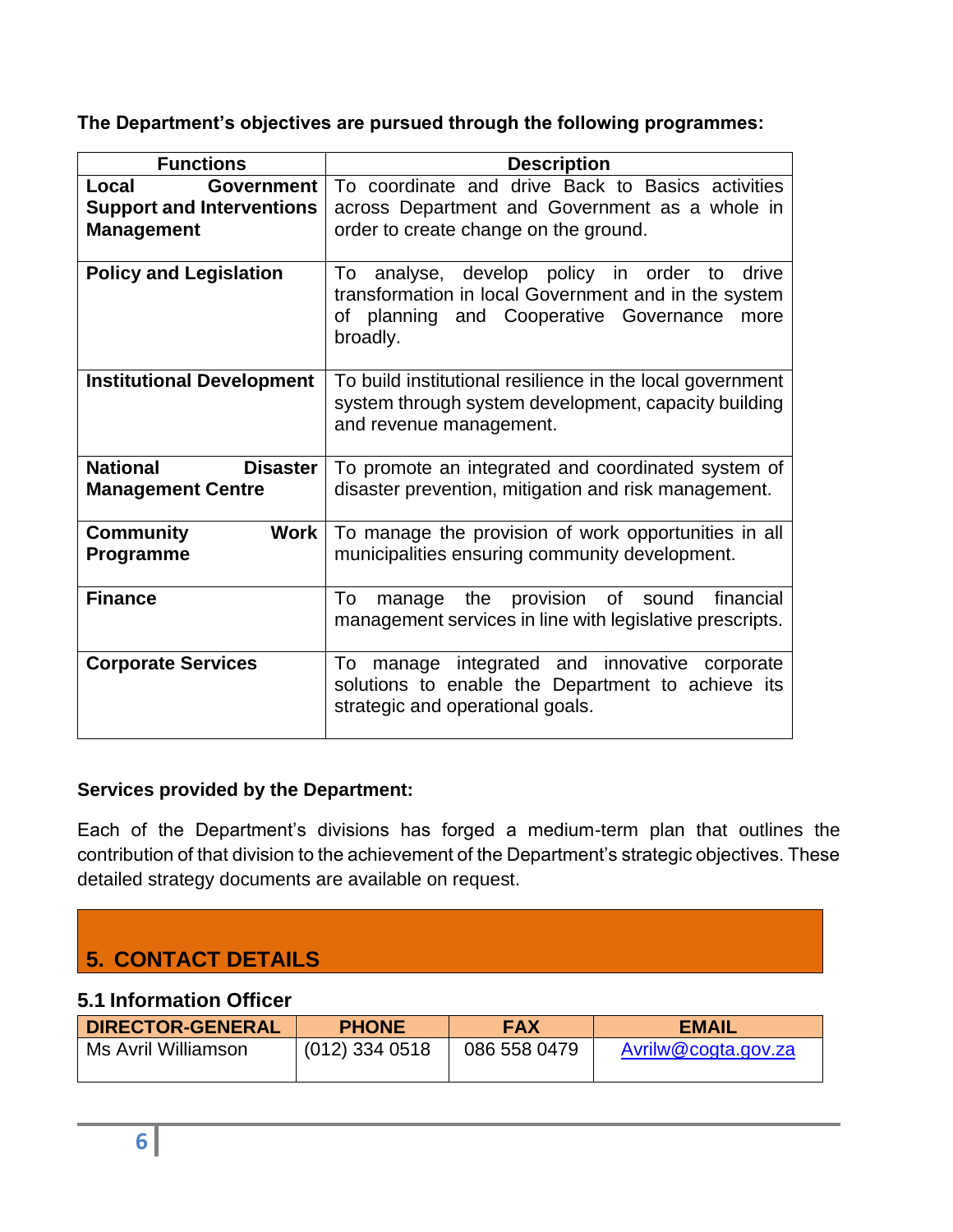## <span id="page-6-0"></span>**5.2 Deputy Information Officers**

| <b>DIO</b>               | <b>PHONE</b>     | <b>FAX</b>   | <b>EMAIL</b>             |
|--------------------------|------------------|--------------|--------------------------|
| Mr Themba Fosi           | $(012)$ 334 0800 | 086 558 0479 | ThembaF@cogta.gov.za     |
| Ms Thinavhuyo<br>Skosana | $(012)$ 334 4883 | 086 558 0479 | ThinavhuyoN@cogta.gov.za |
| Ms Manahano<br>Mokone    | $(012)$ 336 5813 | 086 558 0479 | ManahanoM@cogta.gov.za   |
| Dr Mmaphaka Tau          | $(012)$ 334 4602 | 086 558 0479 | MmaphakaT@ndmc.gov.za    |

## <span id="page-6-1"></span>**5.2 Addresses**

| <b>POSTAL ADDRESS</b>         | <b>PHYSICAL ADDRESS</b>       | <b>WEBSITE</b>   |
|-------------------------------|-------------------------------|------------------|
| The Information Officer       | The Information Officer       |                  |
| <b>Department Cooperative</b> | <b>Department Cooperative</b> |                  |
| Governance                    | Governance                    |                  |
| Private Bag x 804             | 87 Hamilton Street            | www.cogta.gov.za |
| <b>PRETORIA</b>               | Arcadia                       |                  |
| 0001                          | <b>PRETORIA</b>               |                  |
|                               |                               |                  |

# <span id="page-6-2"></span>**6. THE SECTION 10 GUIDE ON HOW TO USE THE ACT**

Section 10 of the Act imposes a duty on the Human Rights Commission to "compile in each official language a guide containing such information, in an easily comprehensible form and manner, as may be reasonably required by a person who wishes to exercise any right contemplated in the Act. This Guide had to be published on 15 August 2003. Through regulations, the Minister of Justice has however granted the commission an extension until 31 August 2004 to produce this guide.

Any enquiries regarding this guide should be directed to:

The South African Human Rights Commission, At PAIA Unit (The Research and Documentation Department). Private Bag X2700, HOUGHTON, 2041; Telephone number: 011 484 8300; Fax number: 011 484 1360 Website: [www.sahrc.org.za](http://www.sahrc.org.za/) Email address: [paia@sahrc.org.za](mailto:paia@sahrc.org.za)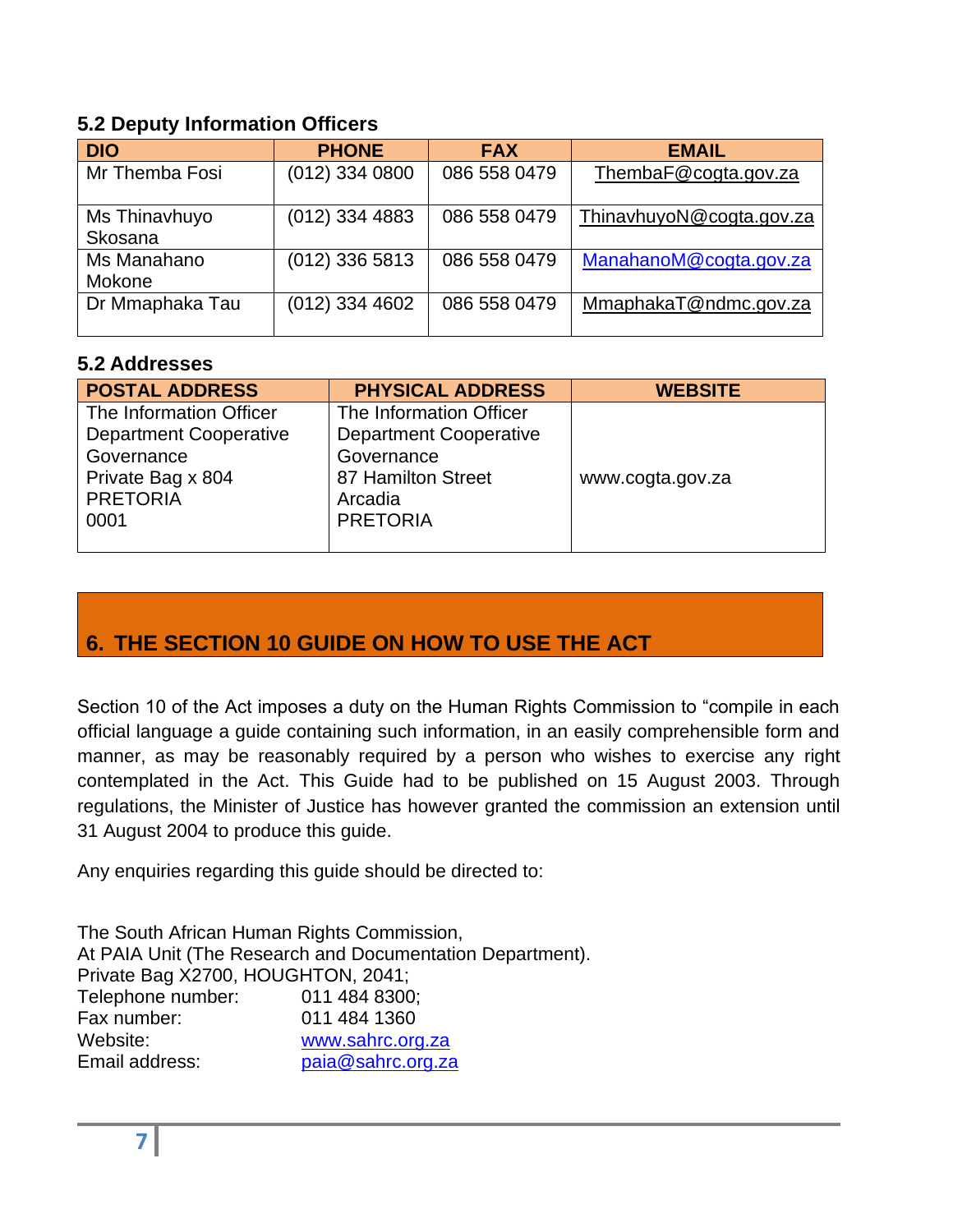# <span id="page-7-0"></span>**7. ACCESS TO RECORDS HELD BY THE DEPARTMENT**

## <span id="page-7-1"></span>**7.1 Categories of records held by the Department**

1. Divisional Administration

This category mainly deals with information relating to administration and internal documents of the Department and its division. The type of information that is included in this category is business plans and divisional expenditure and progress reporting, processes, procedures and the Department's internal policies.

2. Contact Management and Stakeholders

Contact management information includes information about all key stakeholders and clients and the relationship that the Department has with these as well as interactions. Requests, status requests and complaints raised by stakeholder or client will also be kept as part of contact information.

3. Financial and Human Resources Administration

This includes the Department's financial information such as budgets, financial expenditure against budgets, and financial position of budgeted incentives. This information directly relates to both salaries and procurement activities. Human resources information relates to salaries, leave, skills and development plans for individuals, as well as objectives for individuals and their performance against these.

4. Supplier and Skills

This category includes information about suppliers of skills and services to the Department as well as the BEE status of such organisations or individuals. This information forms part of the procurement information.

- 5. Programme/Project Management This is information related to the Department's programmes and projects that vary from donor-funded development, the Department's programmes events. This includes the planning, budgeting, monitoring, deliverables and outcome details.
- 6. Regulatory and Legal

The Department administers a range of related acts, regulations and policies. In addition, the Department has records of legal cases related to cooperative governance issues.

7. Policies

There are a number of policies related to local government aspects that drive the actions and interventions of the Department. These policies are revisited and improved at regular intervals and form the central framework for the regulatory information. Operational policies are also available to all of the Department's employees by means of the intranet, to familiarize themselves with the functionality of all divisions and any change that may have an impact on the manner in which they perform their work.

8. Provincial Governance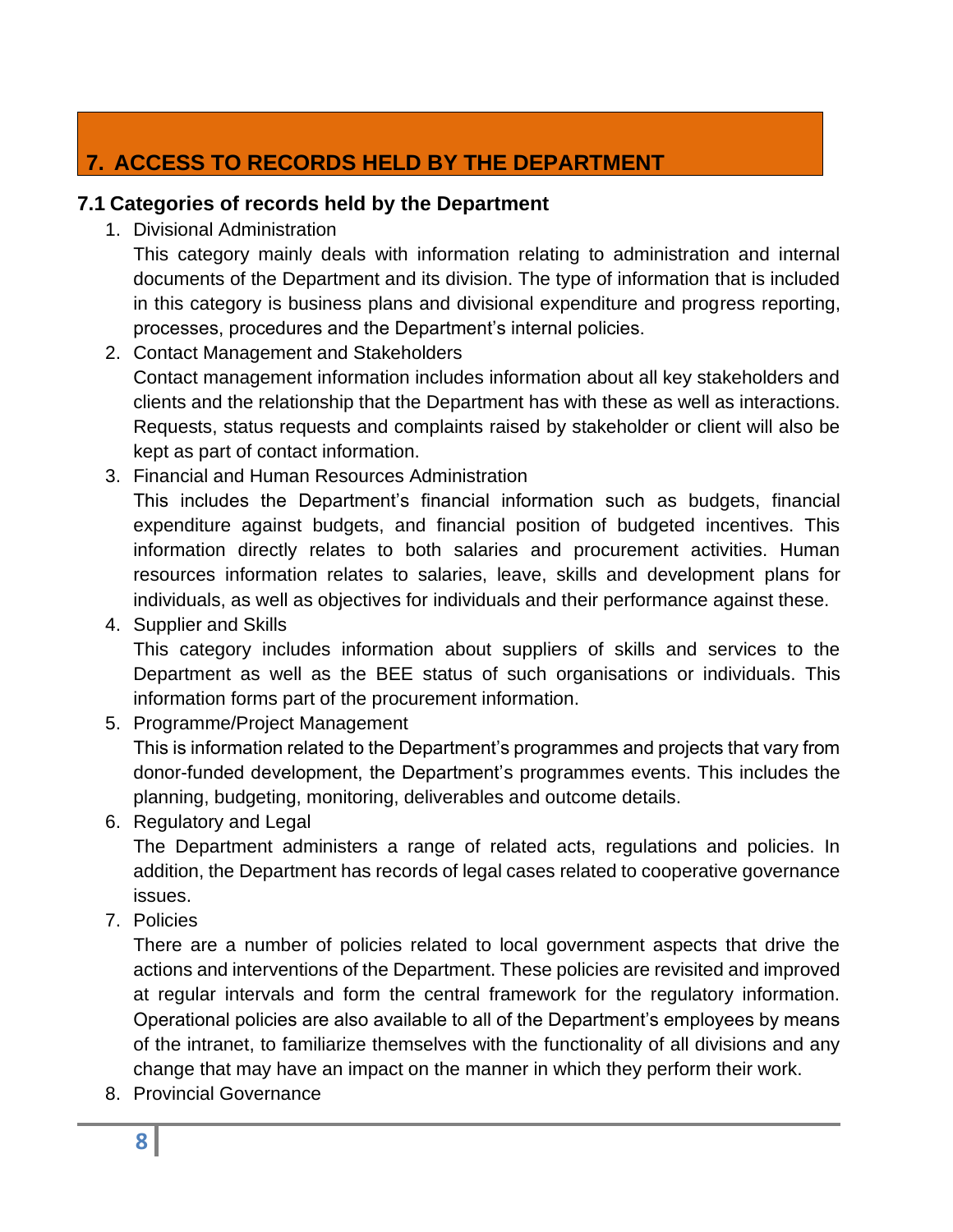This category of records relates to the financial monitoring and evaluation of provincial structures' governance and financial functions as well as to the local government oversight and monitoring.

9. Anti-corruption and fraud

This is information related to the provision and support of anti-corruption and fraud management to external stakeholders.

10.Infrastructure and Economic Development

These records relate to the development and review of the Economic Framework and the provision of support and facilitation of Local Economic Development. This also includes the records on planning and support of economic development on local and provincial level.

11.National Disaster Management

This category of records relates to the planning, development and implementation of frameworks and management of national disasters.

## <span id="page-8-0"></span>**7.2 Publications available**

| <b>Annual Reports</b>                           |
|-------------------------------------------------|
| Acts                                            |
| <b>Bills</b>                                    |
| Policies                                        |
| <b>Strategic Plans</b>                          |
| Medium Term Strategic Frameworks                |
| The Integrated Development Framework (IUDF)     |
| The IUDF Implementation Plan                    |
| <b>IUDF Background Papers</b>                   |
| The Back to Basics Approach concept Document    |
| Local Government Summit papers - Back to Basics |

## <span id="page-8-1"></span>**7.3 Categories of records automatically available from the Department**

All information available on the Department's website. [www.cogta.gov.za](http://www.cogta.gov.za/) Information as listed in Form C of this manual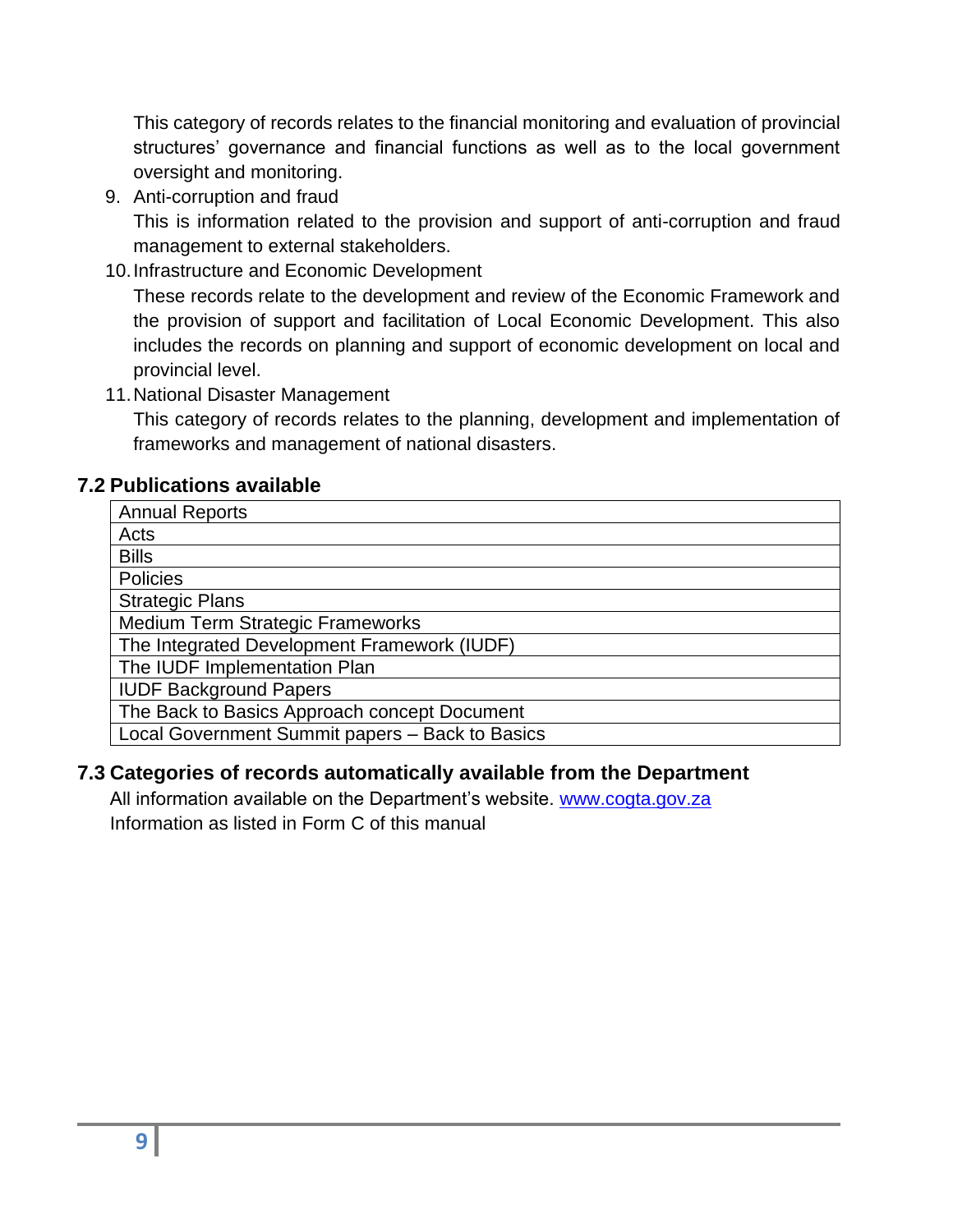# <span id="page-9-0"></span>**8. REQUEST PROCEDURE**

#### <span id="page-9-1"></span>**8.1 Process**

In order to process requests for information through the Access to Information Act, the following processes have been implemented in the Department:

#### **Step 1: Application process**

To request information, the requestor has to complete the request form (see Annexure A) and submit it to:

| <b>BY POST</b>                                                                                                         | <b>BY HAND</b>                                                                                                             | <b>BY FAX</b>                           |
|------------------------------------------------------------------------------------------------------------------------|----------------------------------------------------------------------------------------------------------------------------|-----------------------------------------|
| The Information Officer<br><b>Department Cooperative</b><br>Governance<br>Private Bag x 804<br><b>PRETORIA</b><br>0001 | The Information Officer<br><b>Department Cooperative</b><br>Governance<br>87 Hamilton Street<br>Arcadia<br><b>PRETORIA</b> | The Information Officer<br>086 558 0479 |

As require by the Act an amount of R35.00 must accompany the request for information if it is not from a Personal Requester. This is payable by cheque, cash (if delivered by hand) or deposited into the Department's bank account (proof of the deposit must accompany the request form):

Bank: South African Reserve Bank Account name: Cooperative Governance and Traditional Affairs Account no: 00080332382 Branch code: 910145 Account type: Paymaster General Account

Contact Person: Josias Moloto E-mail:Josiasm@cogta.gov.za Tel no: 012 334 0909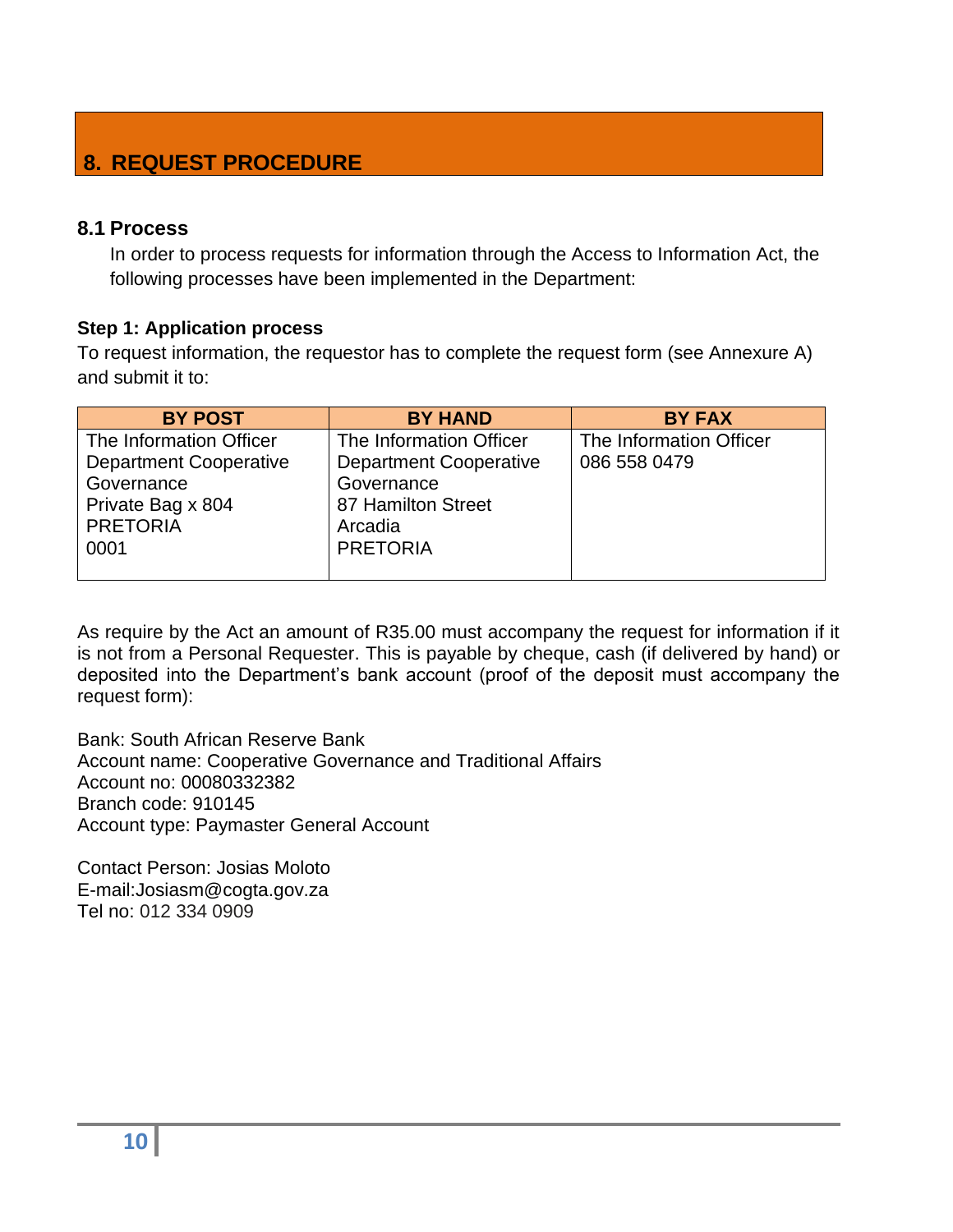#### **Step 2: Validation and acknowledgement**

The Information Officer of the Department receives and validated the request to see whether the required information is available in the Department. The request is then accepted, rejected or transferred to the rightful keepers of the required information. An acknowledgement is then forwarded to the requester to confirm the status of the request.

#### **Step 3: Information processing**

If the request is accepted, the Department will gather and prepare the information and calculate the relevant cost involved (See paragraph 8.2)

## **Step 4: Final Notification**

The requester will be informed of the completion of the request as well as the outstanding fees payable to the Department.

## **Step 5 and Step 6: Payment and Delivery**

Once the payment as stipulated in Step 4 is received (following the same payment process as stipulated in Step 1), the information is released to the requester.

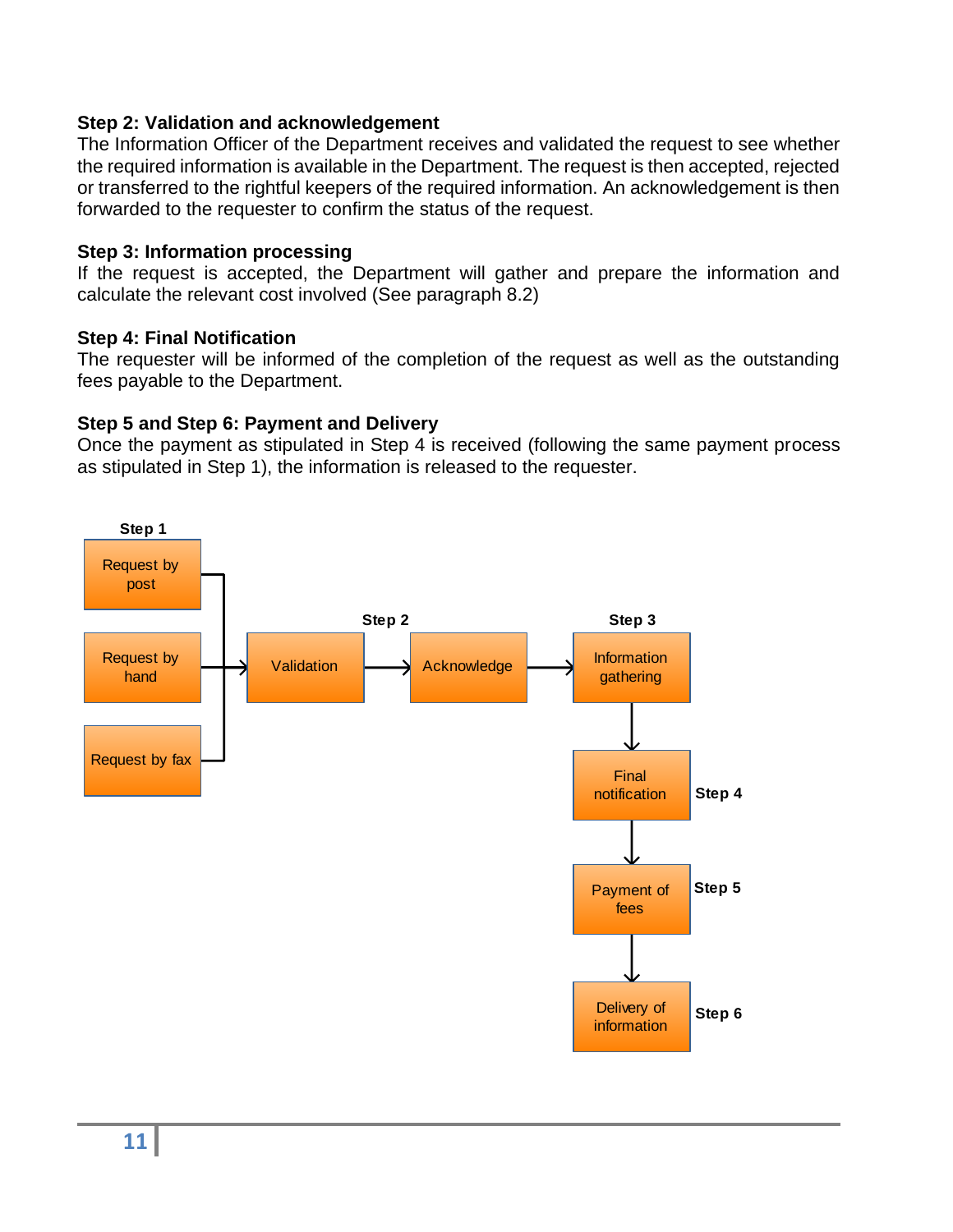## **General Information**

A person wishing to obtain access to a record held by the Department must complete the request form contained in Form A of Annexure B to the regulations promulgated under the Act, and contained as Appendix A to this manual. The regulations (and Section 18 of the Act), require the requester to furnish the following information:

- Particulars of the person requesting access to the records
- Particulars of the person on whose behalf the request is made
- Particulars of the record or records to which access is requested
- Which form of access is required, e.g. written or printed form, electronic or computer readable form, etc.
- The postal address or fax number of the requester
- Whether the record concerned should be in a specific language
- An indication as to how the requester wishes to be notified of the decision regarding the request for access to the record(s) concerned.

Any request received will be dealt with within 30 days from receipt, unless the requester has stated special reasons, which would satisfy the Information Officer, that circumstances dictate that the above time periods not be complied with. The thirty day period within which the Department has to decide whether or not to grant or refuse the request, may be extended for a further period of not more than thirty days if the request is for a large number of information, or the request requires a search for information held at another office of the institution and the information cannot reasonably be obtained within the original thirty day period. The Department will notify the requester in writing should an extension be sought.

If a request is made on behalf of another person, the requester must submit proof of the capacity in which the requester is making the request to the reasonable satisfaction of the Information Officer.

If an individual is unable to complete the prescribed form because of illiteracy or disability, such a person may make the request orally. The Information Officer of the Department will then reduce that oral request to writing in the prescribed form, and provide a copy thereof to the requester.

## <span id="page-11-0"></span>**8.2 Fees**

The Act provides for two types of fees, namely:

- A request fee, which will be a standard fee payable only by requesters, and not personal requesters.
- An access fee, which is calculated by taking into account reproduction costs, search and preparation time and cost, as well as postal costs.

Once the Information Officer receives a request, he/she will, by notice: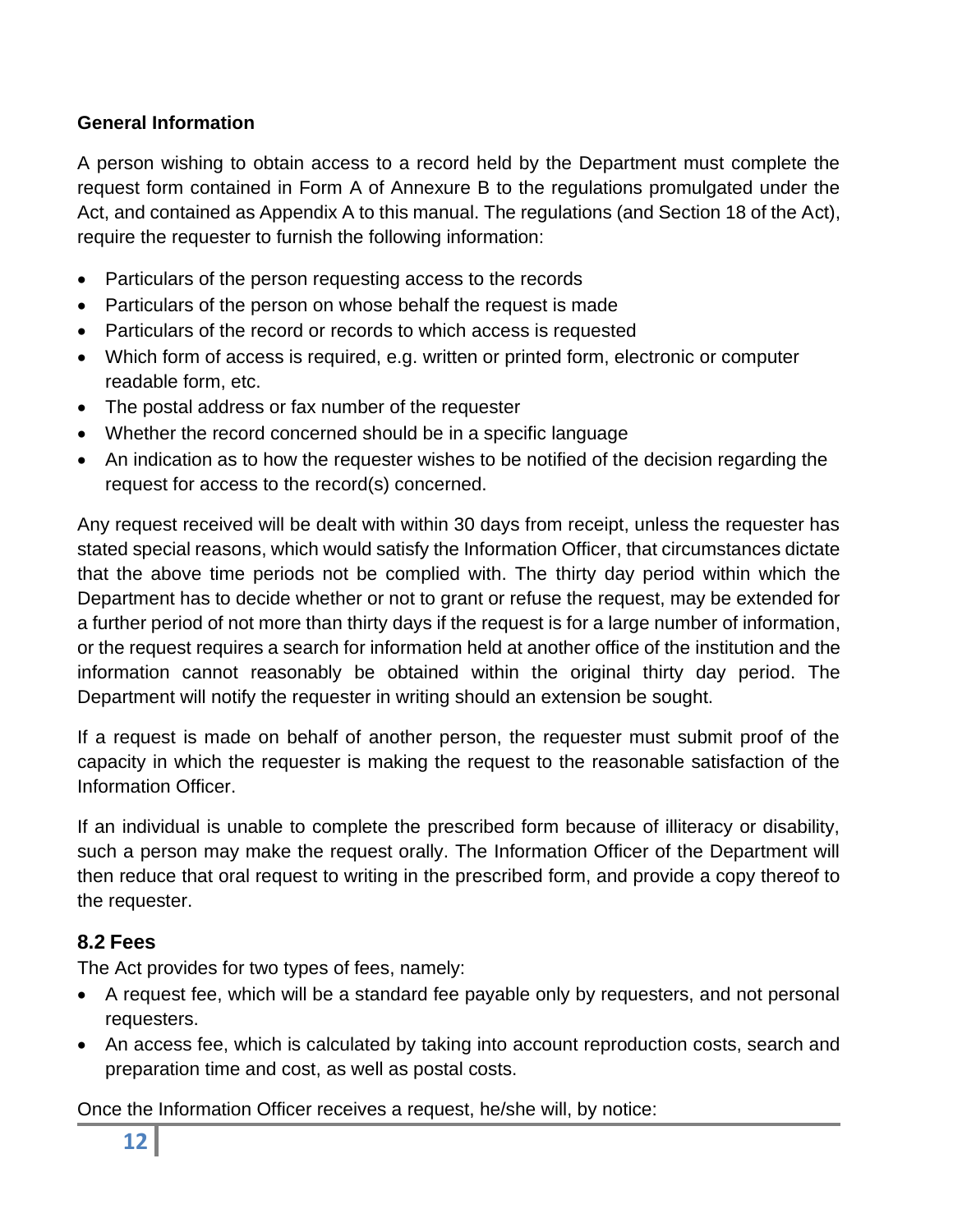- Require the requester to pay the prescribed request fee before further processing the request.
- If the search for the record has been made and the preparation of the record for disclosure, including arrangement to make it available in the requested form, requires more than the hours prescribed in the regulations for this purpose, the Information Officer will notify the requester to pay as a deposit the prescribed portion of the Access fee which would be payable if the request is granted.
- The Information Officer will withhold the record until such time the requester has paid the fees as indicated in Section 8.2.1
- A requester, whose request for access to a record has been granted, must pay an access fee for reproduction and for search and preparation, and for any time reasonably required in excess of the prescribed hours to search for and prepare the record for disclosure including making arrangements to make it available in the requested form.
- If a deposit has been paid in respect of a request for access, which is refused, then the Information Officer will repay the deposit to the requester.

# <span id="page-12-0"></span>**8.2.1 Fees in respect of public bodies**

For purposes of section 22(2) if the Act, the following applies:

| <b>DESCRIPTION</b>                                                                                                | <b>AMOUNT (R)</b> |  |  |
|-------------------------------------------------------------------------------------------------------------------|-------------------|--|--|
| The request fee payable by every requester, other than a personal<br>requester, referred to in regulation 7(2)    | 35.00             |  |  |
| Copy of the manual as contemplated in regulation 5(c) (for every<br>photocopy of an A4 size page or part thereof) | 0.60              |  |  |
| The fees for reproduction referred to in regulation 7(1) are as follows:                                          |                   |  |  |
| 1) For every photocopy of an A4 page or part thereof                                                              | 0.60              |  |  |
| 2) For every printed copy of an A4 page or part thereof held on a<br>computer or in electronic device or machine  | 0.40              |  |  |
| 3) For a copy in a computer readable form on                                                                      |                   |  |  |
| a) Stiffy drive                                                                                                   | 5.00              |  |  |
| b) Compact disc (readable form)                                                                                   | 40.00             |  |  |
| 4) For a transcription of visual images                                                                           |                   |  |  |
| a) For an A4 page or part thereof                                                                                 | 22.00             |  |  |
| b) For a copy of visual images                                                                                    | 60.00             |  |  |
| 5) For a transcription of an audio record                                                                         |                   |  |  |
| a) For an A4 page or part thereof                                                                                 | 12.00             |  |  |
| b) For a copy of the audio record                                                                                 | 17.00             |  |  |
| The access fees payable by a requester referred to in regulation 7(3) are as<br>follows:                          |                   |  |  |
| 1) For every photocopy of an A4 page or part thereof                                                              | 0.60              |  |  |
| 2) For every printed copy of an A4 page or part thereof held on a<br>computer or in electronic device or machine  | 0.40              |  |  |
| 3) For a copy in a computer readable form on                                                                      |                   |  |  |
| c) Stiffy drive                                                                                                   | 5.00              |  |  |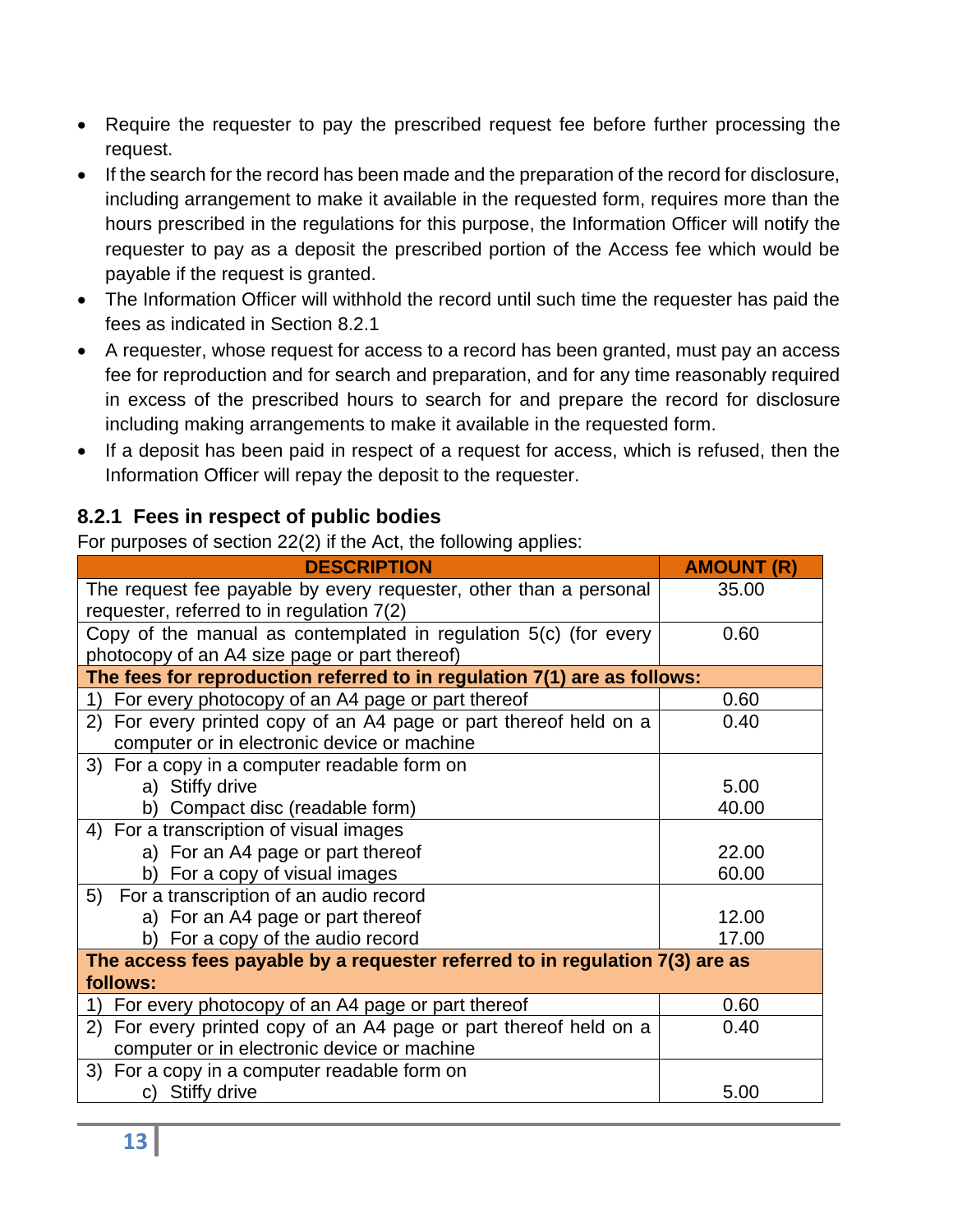| d) Compact disc (readable form0                                         | 40.00              |
|-------------------------------------------------------------------------|--------------------|
| 4) For a transcription of visual images, for an A4 page or part thereof | 22.00              |
| For a copy of visual images<br>5)                                       | 60.00              |
| For a transcription of an audio record<br>6)                            |                    |
| c) For an A4 page or part thereof                                       | 12.00              |
| d) For a copy of the audio record                                       | 17.00              |
| To search for and prepare the record for disclosure, excluding the      | 15.00 per hour or  |
| first hour, reasonably required for such search and preparation         | part thereof       |
| The actual postage is payable when a copy of a record must be           | <b>Actual cost</b> |
| posted to a requester. Postage cost is dependent on the relevant        |                    |
| tariff in terms of postage destination                                  |                    |

# <span id="page-13-0"></span>**8.2.2 Exemptions and determinations for purposes of section 22(8)**

The following persons are exempt from paying the access fee contemplated in section 22(6) of the Act:

- A single person whose annual income, after permissible deductions referred to in the Schedule to this notice are made, does not exceed R 14,712.00 per annum.
- Married persons or a person and his or her life partner whose annual income does not exceed R 27,192.00 per annum.

It is further determined that:

- Where the cost of collecting any fee contemplated in section 22 of the Act, exceeds the amount charged, such fee does not apply.
- The access fee contemplated in section 22(8) of the Act does not apply to the personal record of a requester.
- The request fee contemplated in section 22(l) of the Act and the access fee contemplated in section 22(6) of the Act do not apply to a record requested by a maintenance officer or maintenance investigator for purposes of a maintenance investigation or inquiry in terms of the provisions of the Maintenance Act, 1998 (Act 99 of 1998) or the regulations made under section 44 of that Act.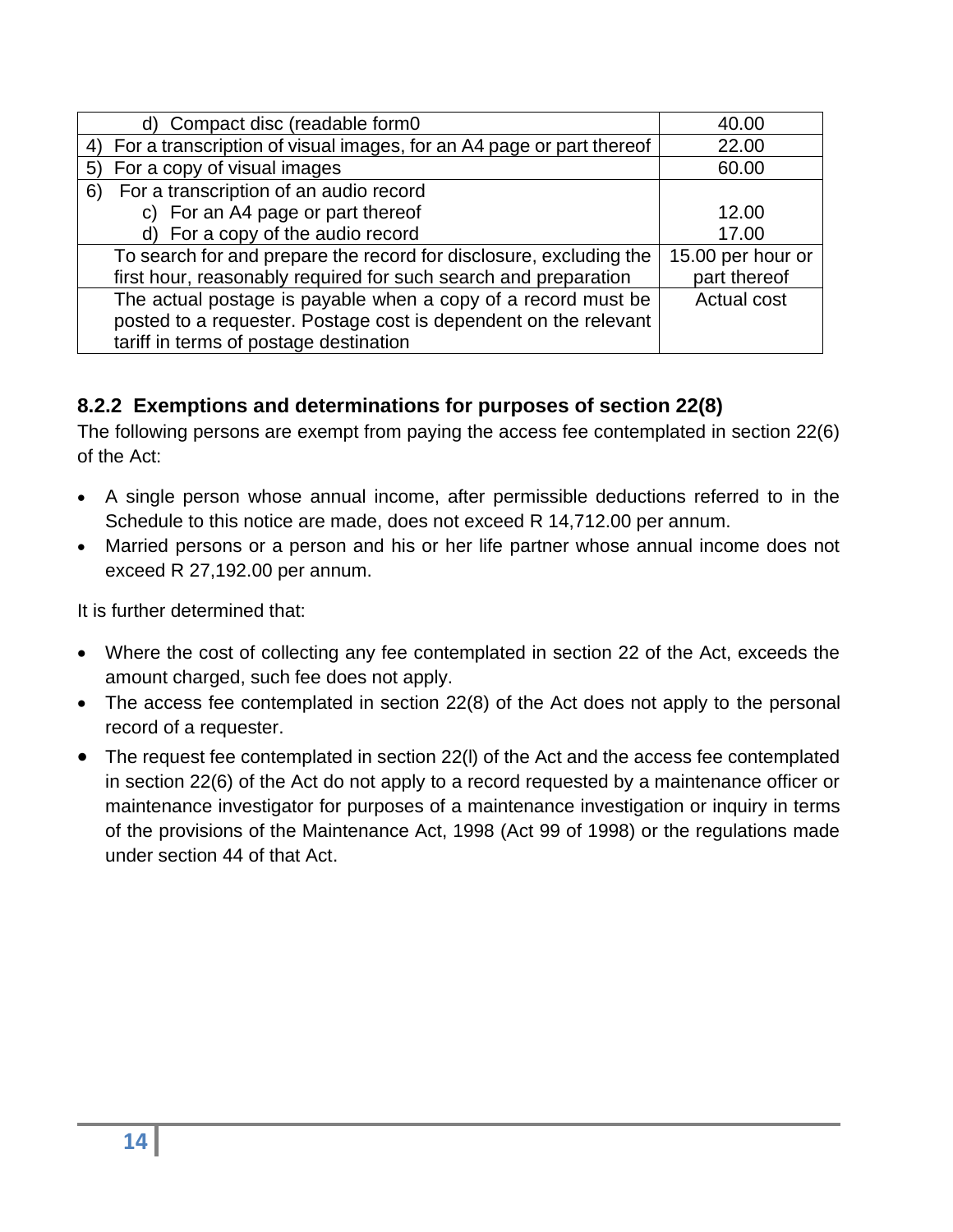# <span id="page-14-0"></span>**9. GRANTING / REFUSAL OF REQUESTS**

## <span id="page-14-1"></span>**9.1 Refusal of request**

The main grounds on which the Department can refuse a request for information relate to:

The mandatory protection of the privacy of a third party who is a natural person, if the request entails the unreasonable disclosure of personal information regarding that third party;

*However, a record may not be refused if it consists of information*:

- About a third party who has consented in writing to the disclosure of the information
- Given to the public body by the individual to whom it relates, and that individual is informed by the public body, before it is disclosed, and the information belongs to a class of information that might already be publicly available.
- That is already publicly available.
- Relating to the individual's physical or mental health, or well-being, who is under the care of the requester, and who is under the age of 18 years or is incapable of understanding the nature of the request, and further the disclosure would be in the best interest of the individual.
- **EXED** About an individual who is deceased and the requester is the individual's next of kin, or is making the request with the written consent of the individual's next of kin
- About an individual who is or was an official of a public body, and the information relates to the position or functions of the individual.
- Mandatory protection of the commercial information of a third party, if the record contains: trade secrets of that third party; financial, commercial, scientific or technical information, if the disclosure is likely to cause harm to the financial or commercial interests of that third party;

*However, a record may not be refused if it consists of information:*

- **E** Already publicly available.
- About a third party who has consented in writing to its disclosure to the requester concerned.
- About the results of any product or environmental testing (not preliminary testing) or other investigation carried out or on behalf of a third party; where the disclosure thereof would reveal a serious public safety or environmental risk.
- Information disclosed in confidence by a third party to the institution, if the disclosure could put that third party at a disadvantage in negotiations or commercial competition; *However, a record may not be refused if it consists of information:*
	- Already publicly available
	- About the third party and the third party has already consented in writing, to its disclosure to the requester.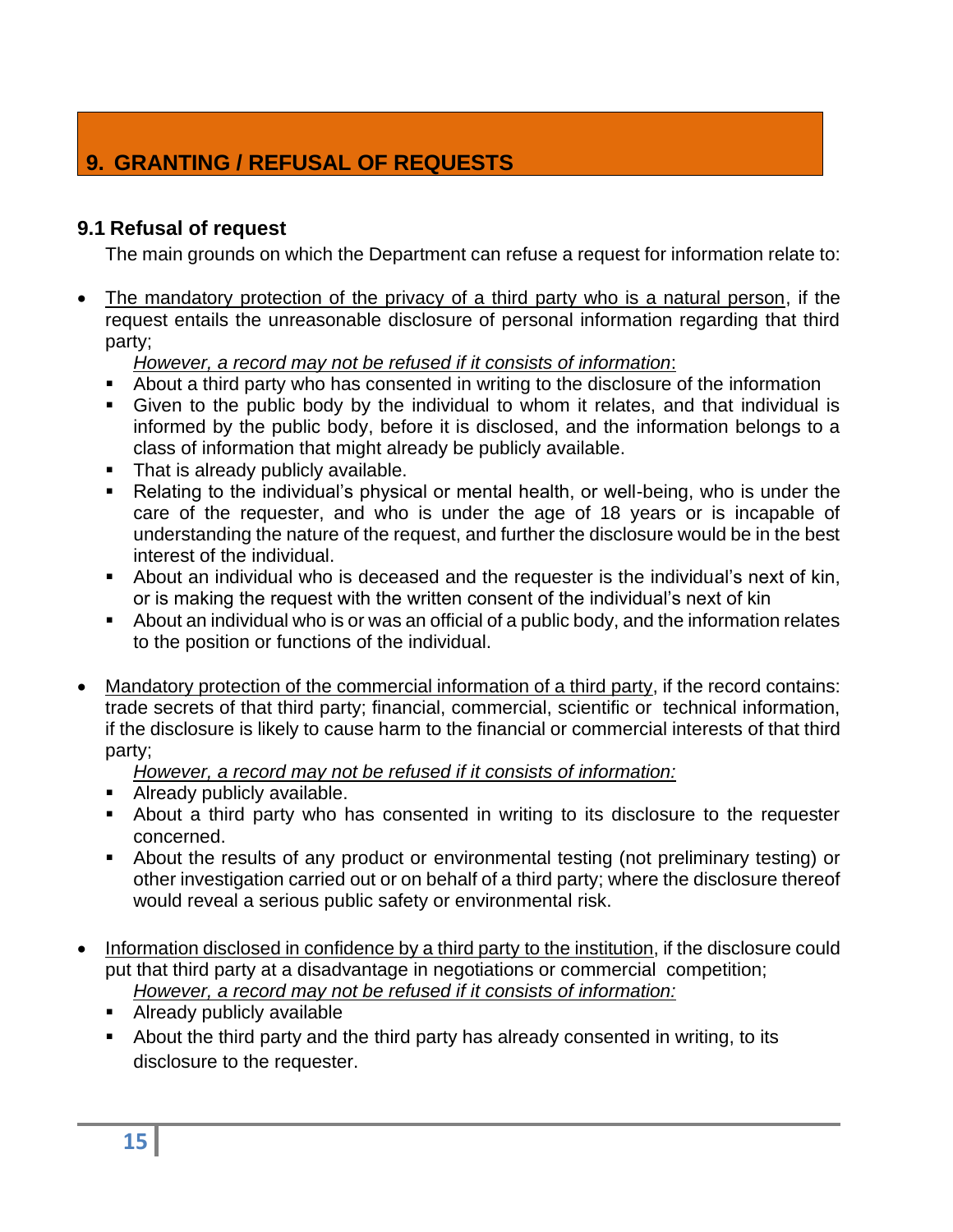- Mandatory protection of confidential information of third parties if it is protected in terms of any agreement;
- Mandatory protection of the safety of individuals and the protection of property;
- Mandatory protection of records which would be regarded as privileged in legal proceedings;
- The commercial activities of the Department, which may include trade secrets of the Department's financial, commercial, scientific or technical information; disclosure of which is likely to cause harm to the financial or commercial interests of the Department and information which, if disclosed could put the Department at a disadvantage in negotiations or commercial competition.

*However, a record may not be refused is he record consists of information:*

- Already publicly available.
- About or owned by the public body, other than the public body to who the request is made, and this public body has consented in writing to its disclosure to the requester.
- **EXE** About the results of any product or environmental testing or other investigation (excluding preliminary testing) supplied to the public body, or the results of any such testing or investigation carried out by or on behalf of a public body, and the disclosure thereof would reveal a serious public safety or environmental risk.
- A computer programme which is owned by the Department, and which is protected by copyright.
- The research information of the Department or a third party, if it entails the disclosure of the identity of the Department, the researcher or the subject matter of the research and would as a result place the research at a serious disadvantage.
- Requests for information that are clearly frivolous or vexatious, or which involve an unreasonable diversion of resources shall be refused.

## Mandatory disclosure in the public interest

Despite the above listed grounds of refusal, the Information Officer must grant a request for access to a record of the Department if, the disclosure thereof would reveal evidence of:

• Substantial contravention of, or failure to comply with the law; or an imminent and serious public safety or environmental risk; and the public interest in the disclosure of the record outweighs the harm contemplated under the grounds for refusal.

## <span id="page-15-0"></span>**9.2 Appeal**

A requester may lodge an internal appeal against a decision of the Information Officer

- to refuse a request for access;
- Regarding the request fee, a deposit on the access fee, or the access fee
- Regarding the extension for the period to deal with the request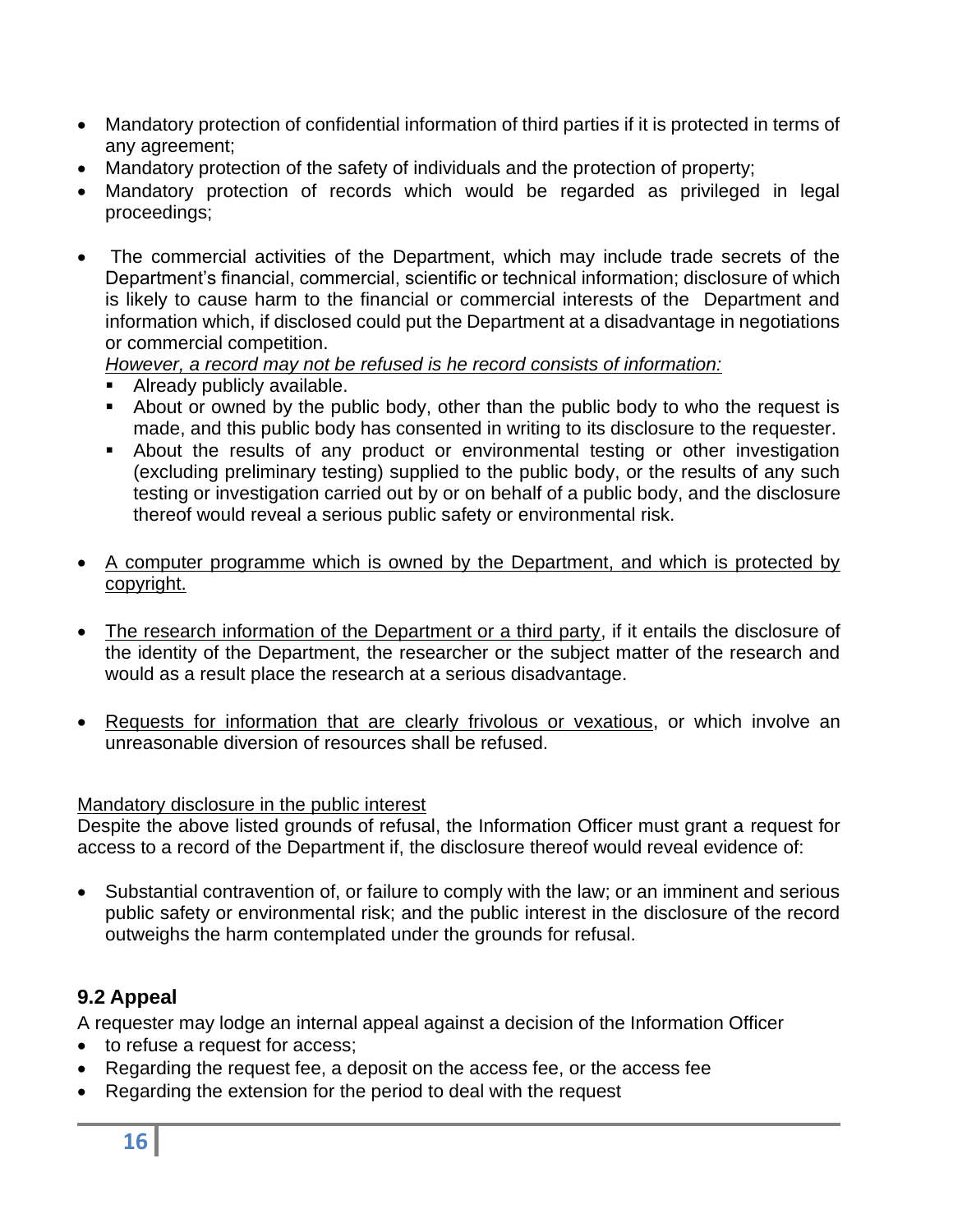• Regarding access being granted in a different form than requested.

A third party may lodge an internal appeal against a decision of the Information Officer to grant a request for access.

#### **Manner of appeal, and appeal fees**

An appeal must be lodged in the prescribed form (see Appendix B) within 60 days; if notice to a third party is required, within 30 days after notice is given to the appellant of the decision appealed against; or if notice to the appellant is not required, after the decision was taken the notice of appeal must be delivered or sent to the Information Officer of the Department at his/her address, fax number or electronic mail address.

It must identify the subject of the appeal and state the reasons for the appeal and may include any other relevant information known to the appellant;

If, in addition to a written reply, the appellant wishes to be informed of the decision on the appeal in any other manner, he/she must state that manner and provide the necessary particulars to be so informed.

Where applicable, the appeal must be accompanied by the prescribed appeal fee, and must specify a postal address or fax number.

If an appeal is lodged after the expiry of the period referred to, the Minister of Cooperative Governance, or a person designated in writing by the Minister, must - upon showing good cause - allow the late lodging of the appeal. If the Minister or the person designated in writing by the Minister disallows the late lodging of the appeal; he or she must give notice of that decision to the person who lodged the appeal.

An applicant lodging an appeal against the refusal of his or her request for access must pay the prescribed appeal fee. If the prescribed appeal fee is payable in respect of an appeal, the decision on the appeal may be deferred until the fee is paid.

As soon as reasonably possible, but in any event within ten (10) working days after receipt of an appeal, the Information Officer of the Department must submit the appeal to the Minister, or the person designated in writing by the Minister, together with his or her reasons for the decision concerned; and if the appeal is against the refusal or granting of a request for access, the name, postal address, phone and fax number and electronic mail address, whichever is available, of any third party that must be notified of the request.

# <span id="page-16-0"></span>**10. APPENDIXES**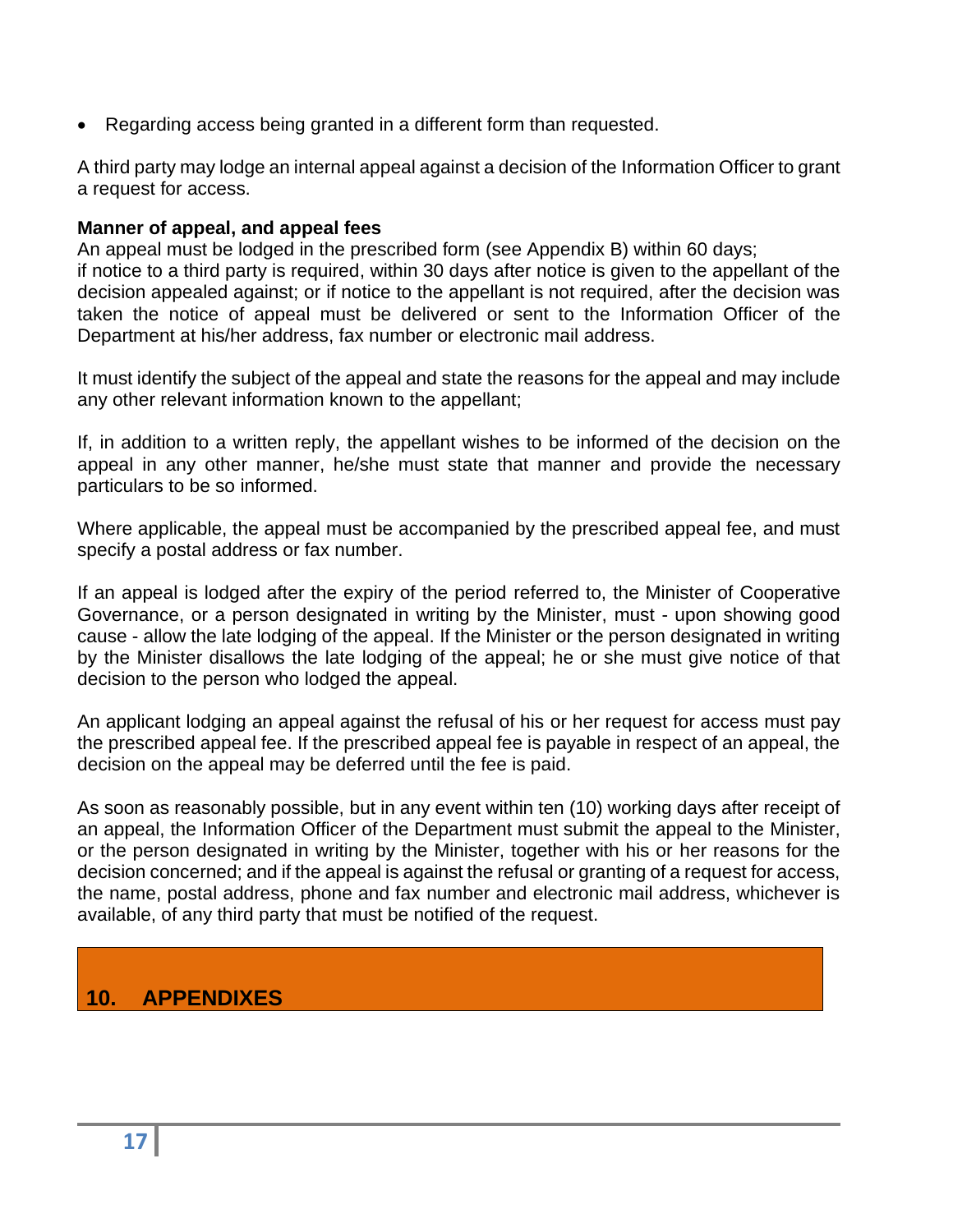### <span id="page-17-0"></span>**FORM A**

## **REQUEST FOR ACCESS TO RECORD OF PUBLIC BODY**

(Section 18(1) of the Promotion of Access to Information Act, 2000, Act 2 of 2000)

#### **[Regulation 6]**

#### **FOR DEPARMENTAL USE**

Reference number:

| Request received by (state rank, name and surname of Information Officer/Deputy |
|---------------------------------------------------------------------------------|
| Information Officer) on (date) at (place).                                      |
|                                                                                 |
|                                                                                 |
|                                                                                 |

SIGNATURE OF INFORMATION OFFICER/DEPUTY INFORMATION OFFICER

#### **A. Particulars of public body**

The Information Officer/Deputy Information Officer:

#### **B. Particulars of person requesting access to the record**

*a) The particulars of the person who requests access to the record must be given below*

- *b) The address and/or fax number in the Republic to which the information is to be sent, must be given.*
- *c) Proof of the capacity in which the request is made, if applicable, must be attached.*

Full names and surname:  $\overline{a}$ 

Identity number: \_\_\_\_\_\_\_\_\_\_\_\_\_\_\_\_\_\_\_\_\_\_\_\_\_\_\_\_\_\_\_\_\_\_\_\_\_\_\_\_\_\_\_\_\_\_\_\_\_\_\_\_\_\_\_\_

Postal Address: **with a set of the set of the set of the set of the set of the set of the set of the set of the set of the set of the set of the set of the set of the set of the set of the set of the set of the set of the** 

Fax number: \_\_\_\_\_\_\_\_\_\_\_\_\_\_\_\_\_\_\_\_\_\_\_\_\_\_\_\_\_\_\_\_\_\_\_\_\_\_\_\_\_\_\_\_\_\_\_\_\_\_\_\_\_\_\_\_\_\_\_

\_\_\_\_\_\_\_\_\_\_\_\_\_\_\_\_\_\_\_\_\_\_\_\_\_\_\_\_\_\_\_\_\_\_\_\_\_\_\_\_\_\_\_\_\_\_\_\_\_\_\_\_\_\_\_\_\_\_\_\_\_\_\_\_\_\_\_\_\_\_

Telephone number:  $\blacksquare$ 

Email address: \_\_\_\_\_\_\_\_\_\_\_\_\_\_\_\_\_\_\_\_\_\_\_\_\_\_\_\_\_\_\_\_\_\_\_\_\_\_\_\_\_\_\_\_\_\_\_\_\_\_\_\_\_\_\_\_\_

Capacity in which request is made, when made on behalf of another person:

#### **C. Particulars of person on whose behalf request is made**

*This section must be completed ONLY if a request for information is made on behalf of another person.*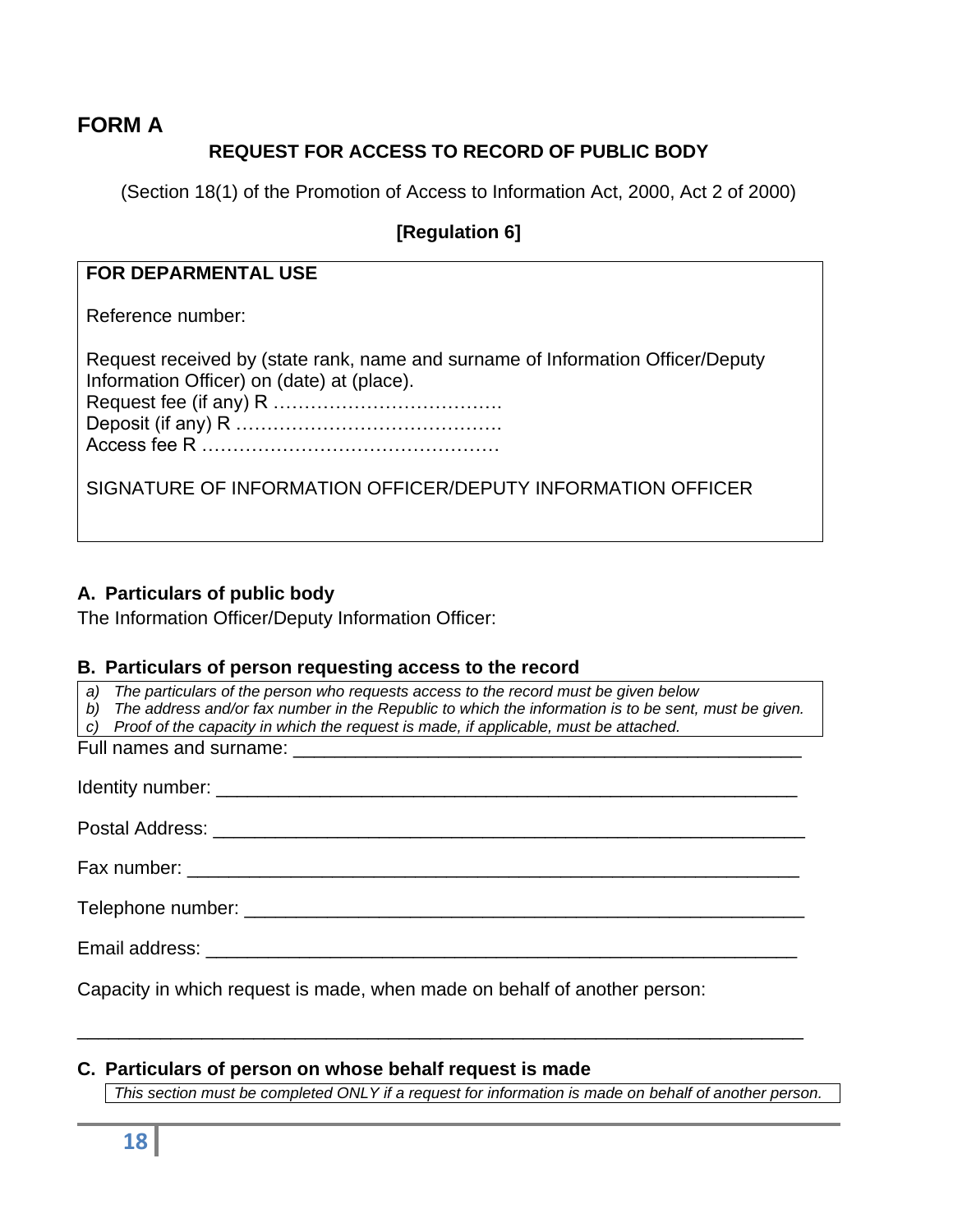Full names and surname: \_\_\_\_\_\_\_\_\_\_\_\_\_\_\_\_\_\_\_\_\_\_\_\_\_\_\_\_\_\_\_\_\_\_\_\_\_\_\_\_\_\_\_\_\_\_\_\_\_

Identity number:  $\blacksquare$ 

## **D. Particulars of record**

- *a) Provide full particulars of the record to which access is requested, including the reference number if that is known to you, to enable the record to be located.*
- *b) If the provided space is inadequate, please continue on a separate folio and attach it to this form. The requester must sign all the additional folios.*
- 1. Description of record or relevant part of record:
- 2. Reference number, if available: \_\_\_\_\_\_\_\_\_\_\_\_\_\_\_\_\_\_\_\_\_\_\_\_\_\_\_\_\_\_\_\_\_\_\_\_\_\_\_\_\_\_
- 3. Any further particulars of record:

## **E. Fees**

a) A request for access to a record, other than a record containing personal information about entities, will *be processed only after a request fee has been paid.*

*b) You will be notified of the amount required to be paid as request fee.*

*c) The fee payable for access to a record depends on the form in which access is required and the reasonable time required to search for and prepare the record.*

*d) If you qualify for exemption of the payment of any fee, please state the reason for exemption.*

Reason for exemption from payment of fees:

#### **F. Form of access to record**

*If you are prevented by a disability to read, view or listen to the record in the form of access provided for in 1 to 4 below, state your disability and indicate in which form the record is required.*

| Disability:                                     |                                                                                                                                                          | Form in which record is required: |                      |  |
|-------------------------------------------------|----------------------------------------------------------------------------------------------------------------------------------------------------------|-----------------------------------|----------------------|--|
|                                                 | Mark the appropriate box with an X                                                                                                                       |                                   |                      |  |
| Notes:                                          |                                                                                                                                                          |                                   |                      |  |
| a)                                              | Compliance with your request for access in the specified form may depend on the form in which the<br>record is available.                                |                                   |                      |  |
|                                                 | b) Access in the form requested may be refused in certain circumstances. In such case you will be<br>informed if access will be granted in another form. |                                   |                      |  |
| C)                                              | The fee payable for access to the record, if any, will be determined partly by the form in which access                                                  |                                   |                      |  |
|                                                 | is requested.                                                                                                                                            |                                   |                      |  |
| 1. If the record is in written or printed form: |                                                                                                                                                          |                                   |                      |  |
|                                                 | Copy of record                                                                                                                                           |                                   | Inspection of record |  |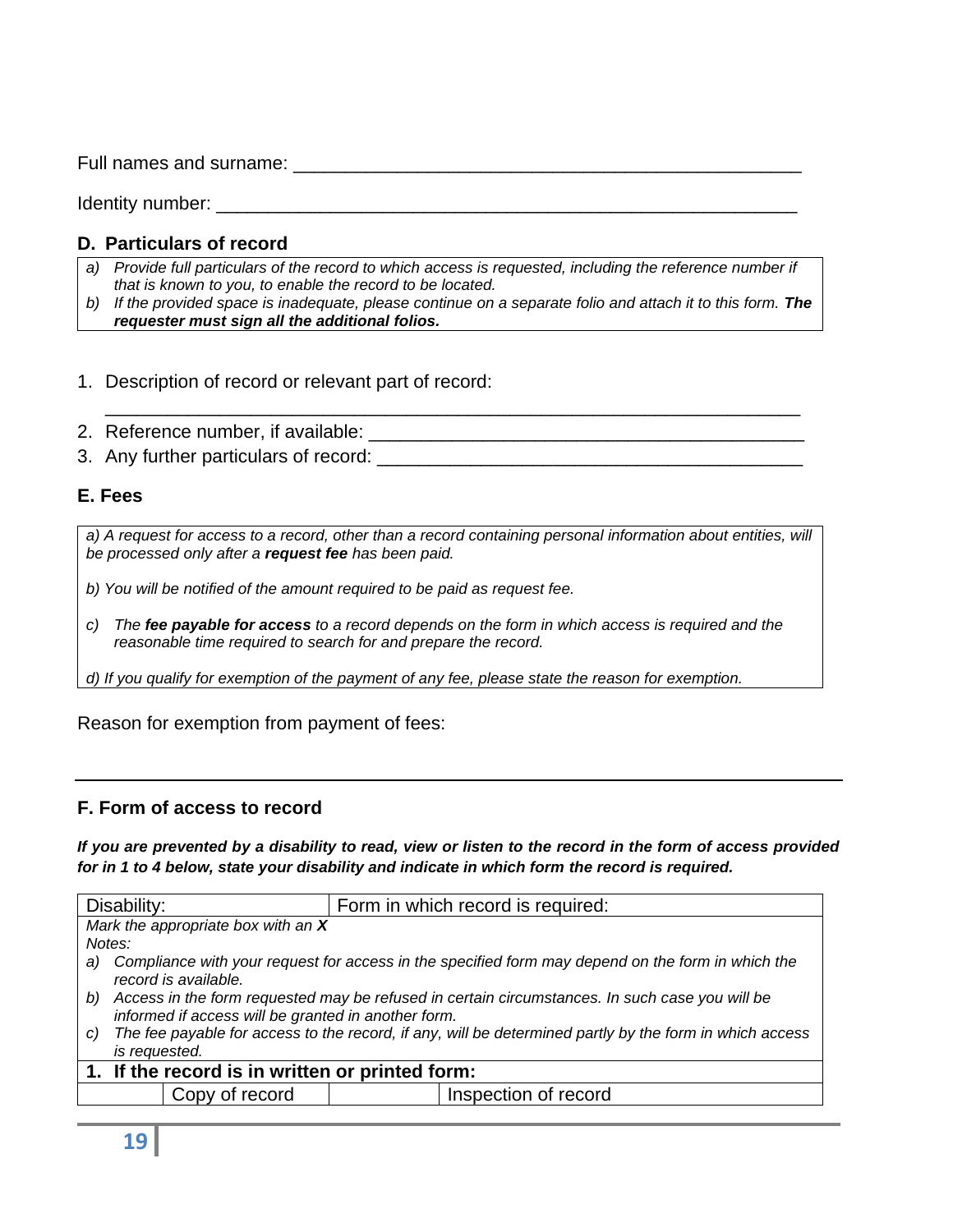|                                                                                                            | 2. If the record consists of visual images:                                      |  |                                              |  |  |
|------------------------------------------------------------------------------------------------------------|----------------------------------------------------------------------------------|--|----------------------------------------------|--|--|
|                                                                                                            | (this includes photographs, slides, video recordings, computer generated images, |  |                                              |  |  |
| sketches, etc):                                                                                            |                                                                                  |  |                                              |  |  |
|                                                                                                            | View the images                                                                  |  | Copy of images                               |  |  |
|                                                                                                            | Transcription of the images                                                      |  |                                              |  |  |
| 3. If the record consists of recorded words or information which can be                                    |                                                                                  |  |                                              |  |  |
| reproduced in sound:                                                                                       |                                                                                  |  |                                              |  |  |
|                                                                                                            | Listen to the                                                                    |  | Transcription of the soundtrack              |  |  |
|                                                                                                            | soundtrack                                                                       |  |                                              |  |  |
| 4. If the record is held on computer or in electronic or machine-readable form:                            |                                                                                  |  |                                              |  |  |
|                                                                                                            | Printed copy of                                                                  |  | Printed copy of information derived from the |  |  |
|                                                                                                            | record                                                                           |  | record                                       |  |  |
|                                                                                                            | Copy in computer readable form                                                   |  |                                              |  |  |
| If you requested a copy or transcription of a record (above), do you wish<br>YES.<br>NΟ                    |                                                                                  |  |                                              |  |  |
| the copy or transcription to be posted to you? Postage is payable.                                         |                                                                                  |  |                                              |  |  |
| Note that if the record is not available in the language you prefer, access may be granted in the language |                                                                                  |  |                                              |  |  |
| in which the record is available.                                                                          |                                                                                  |  |                                              |  |  |
| In which language would you prefer the record?                                                             |                                                                                  |  |                                              |  |  |
| G. Notice of decision regarding the request for access                                                     |                                                                                  |  |                                              |  |  |

*You will be notified in writing whether your request has been approved/denied. If you wish to be informed in another manner, please specify the manner and provide the necessary particulars to enable compliance with your request.*

How would you prefer to be informed of the decision regarding your request for access to the record? \_\_\_\_\_\_\_\_\_\_\_\_\_\_\_\_\_\_\_\_\_\_\_\_\_\_\_\_\_\_\_\_\_\_\_\_\_\_\_\_\_\_\_\_\_\_\_\_\_\_\_\_\_\_\_\_\_

Signed on this \_\_\_\_\_\_\_\_\_\_\_day of \_\_\_\_\_\_\_\_\_\_\_\_\_\_\_\_\_\_\_\_\_\_\_\_\_ 20\_\_\_\_\_\_\_

SIGNATURE OF REQUESTER/PERSON ON WHO'S BEHALF REQUEST IS MADE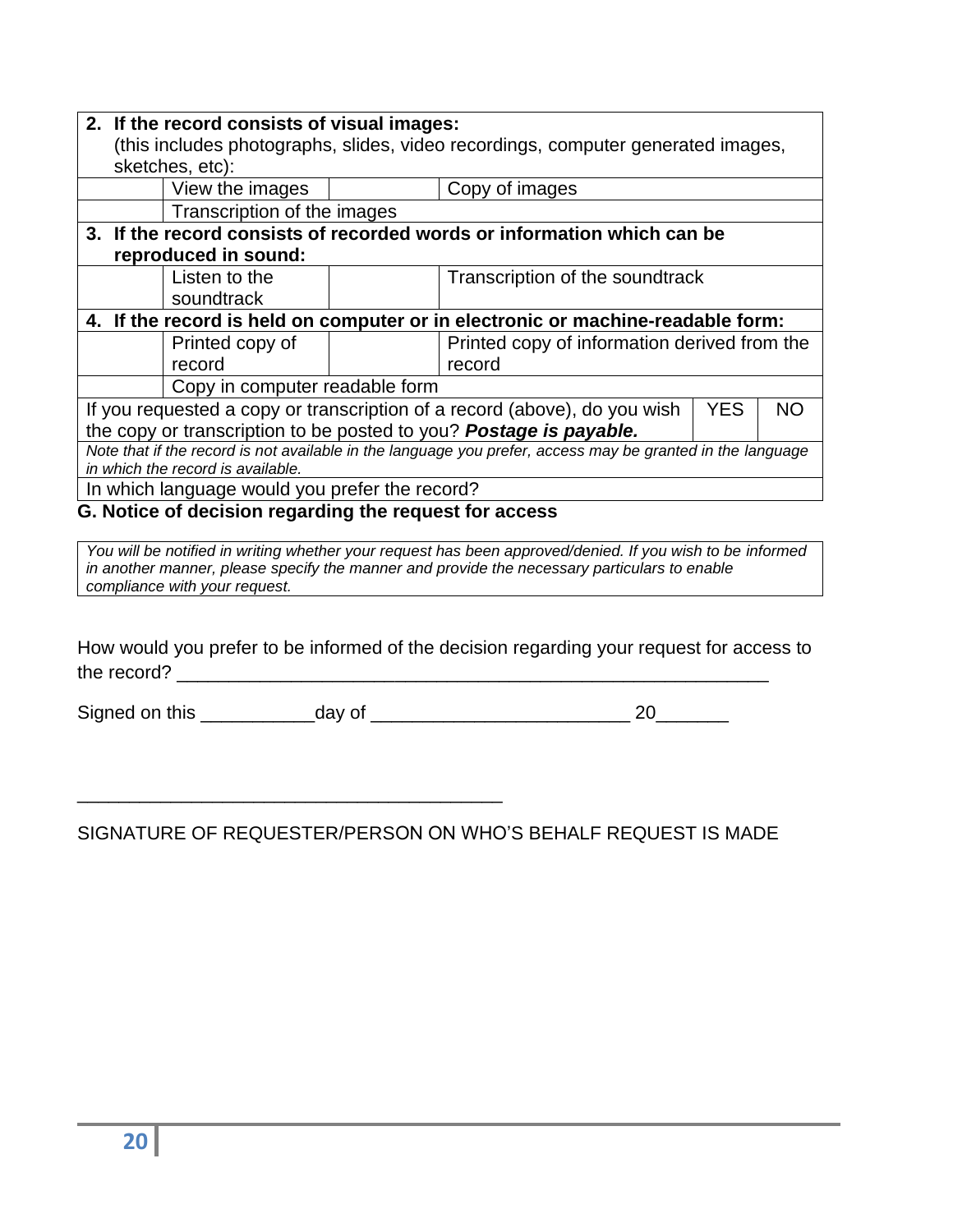#### <span id="page-20-0"></span>**FORM B**

### **NOTICE OF INTERNAL APPEAL**

(Section 75 of the Promotion of Access to Information Act, 2000, Act 2 of 2000)

#### **[Regulation 8]**

## **STATE YOUR REFERENCE NUMBER:**

#### **A. Particulars of Public body**

The Information Officer/Deputy Information Officer:

#### **B. Particulars of requester/third party who lodges the internal appeal**

*a) The particulars of the person who lodge the internal appeal must be given below.*

*b) Proof of the capacity in which the appeal is lodged, is applicable, must be attached.*

*c) If the appellant is a third person and not the person who originally requested the information, the particulars of the requester must be given at C below.*

Full names and surname: Identity number: \_\_\_\_\_\_\_\_\_\_\_\_\_\_\_\_\_\_\_\_\_\_\_\_\_\_\_\_\_\_\_\_\_\_\_\_\_\_\_\_\_\_\_\_\_\_\_\_\_\_\_\_\_\_\_\_ Postal Address: **with a set of the set of the set of the set of the set of the set of the set of the set of the set of the set of the set of the set of the set of the set of the set of the set of the set of the set of the** Fax number: \_\_\_\_\_\_\_\_\_\_\_\_\_\_\_\_\_\_\_\_\_\_\_\_\_\_\_\_\_\_\_\_\_\_\_\_\_\_\_\_\_\_\_\_\_\_\_\_\_\_\_\_\_\_\_\_\_\_\_ Telephone number: \_\_\_\_\_\_\_\_\_\_\_\_\_\_\_\_\_\_\_\_\_\_\_\_\_\_\_\_\_\_\_\_\_\_\_\_\_\_\_\_\_\_\_\_\_\_\_\_\_\_\_\_\_\_ Email address: **Email address:**  $\overline{a}$  and  $\overline{b}$  and  $\overline{c}$  and  $\overline{d}$  and  $\overline{c}$  and  $\overline{c}$  and  $\overline{c}$  and  $\overline{c}$  and  $\overline{c}$  and  $\overline{c}$  and  $\overline{c}$  and  $\overline{c}$  and  $\overline{c}$  and  $\overline{c}$  and  $\overline{c}$ 

Capacity in which an internal appeal on behalf of another person is lodged:

#### **C. Particulars of requester**

*This section must be completed ONLY if a third party (other than the requester) lodges the internal appeal.*

\_\_\_\_\_\_\_\_\_\_\_\_\_\_\_\_\_\_\_\_\_\_\_\_\_\_\_\_\_\_\_\_\_\_\_\_\_\_\_\_\_\_\_\_\_\_\_\_\_\_\_\_\_\_\_\_\_\_\_\_\_\_\_\_\_\_\_\_\_\_

Full names and surname: \_\_\_\_\_\_\_\_\_\_\_\_\_\_\_\_\_\_\_\_\_\_\_\_\_\_\_\_\_\_\_\_\_\_\_\_\_\_\_\_\_\_\_\_\_\_\_\_\_

Identity number:  $\blacksquare$ 

#### **D. The decision against which the internal appeal is lodged**

*Mark the decision against which the internal appeal is lodged with an <i>X* in the appropriate box: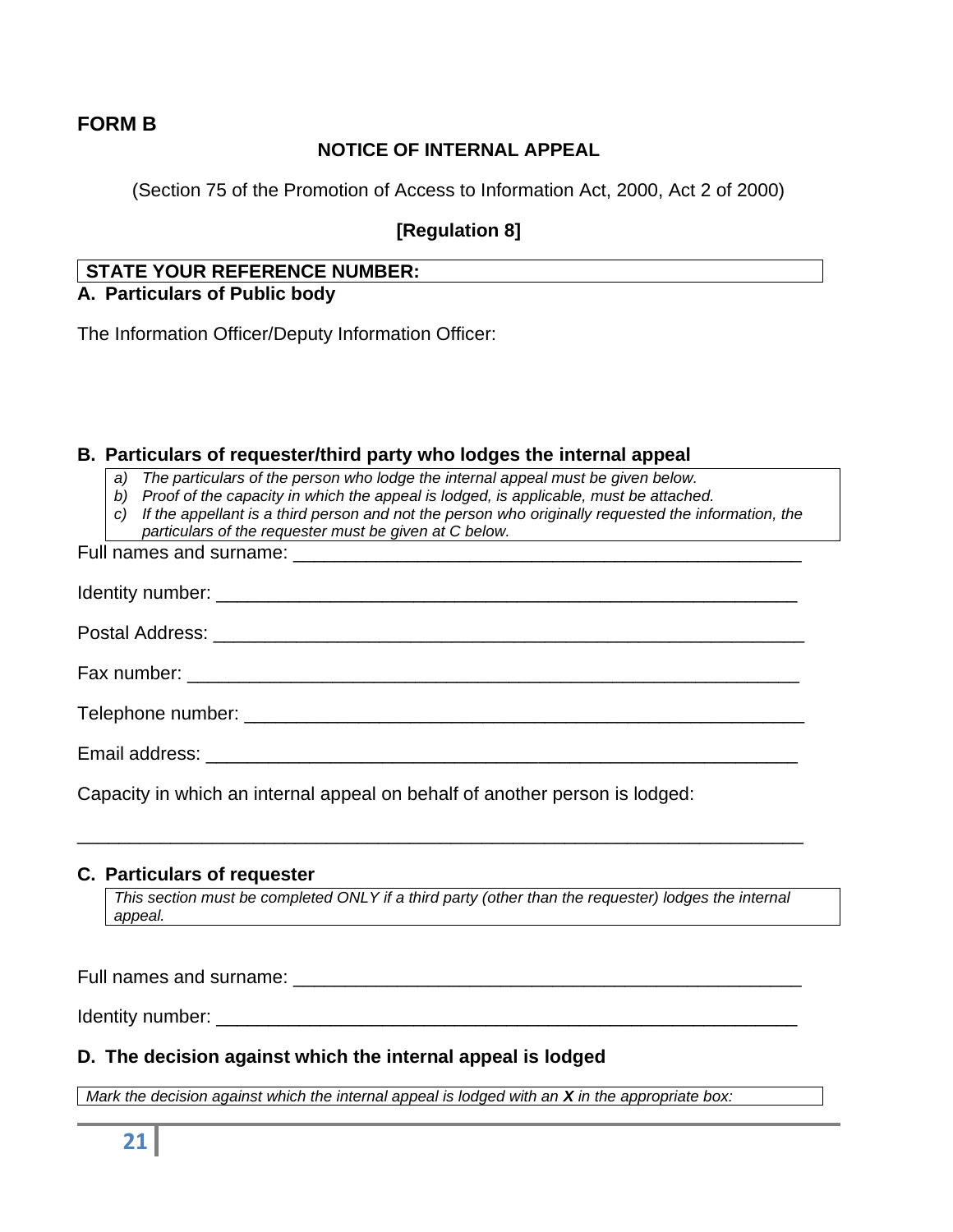| Refusal of request for access              |
|--------------------------------------------|
| Decision regarding fees prescribed in      |
| terms of section 22 of the Act             |
| Decision in terms of section 29(3) of the  |
| Act to refuse access in the form requested |
| by the requester                           |
| Decision to grant request for access       |

#### **E. Grounds for appeal**

*If the provided space is inadequate, please continue on a separate folio and attach it to this form. You must sign all the additional folios.*

State the grounds on which the internal appeal is based. State any other information that may be relevant in considering the appeal:

### **F. Notice of decision on appeal**

| You will be notified in writing of the decision on your internal appeal. If you wish to be informed in another |
|----------------------------------------------------------------------------------------------------------------|
| manner, please specify the manner and provide the necessary particulars to enable compliance with your         |
| request.                                                                                                       |

| State the manner: |  |
|-------------------|--|
|                   |  |

| Particulars of manner: |  |
|------------------------|--|
| Signed on this         |  |

\_\_\_\_\_\_\_\_\_\_\_\_\_\_\_\_\_\_\_\_\_\_\_\_\_\_\_\_\_\_\_\_\_\_\_\_\_\_\_\_\_\_\_\_\_\_\_\_\_\_\_\_\_\_\_\_\_\_\_\_\_\_\_\_\_\_\_

## SIGNATURE OF APPELLANT

| FOR DEPARTMENTAL USE:<br><b>OFFICIAL RECORD OF INTERNAL APPEAL:</b>                                                                                                                                                                                                                                                                                                                                     |
|---------------------------------------------------------------------------------------------------------------------------------------------------------------------------------------------------------------------------------------------------------------------------------------------------------------------------------------------------------------------------------------------------------|
| Appeal received on ___________________________(date) by ________________________                                                                                                                                                                                                                                                                                                                        |
| (state rank, name and surname of Information Officer/Deputy Information Officer)                                                                                                                                                                                                                                                                                                                        |
| Appeal accompanied by the reasons for the Information Officer's/Deputy Information Officer's<br>decision and, where applicable, the particulars of any third party to whom or which the record<br>relates, submitted by the Information Officer/Deputy Information Officer on (date) to the<br>Minister.<br><b>OUTCOME OF APPEAL:</b><br>Decision of the Information Officer/Deputy Information Officer |
| CONFIRMED/NEW DECISION SUBSTITUTED<br><b>NEW DECISION</b>                                                                                                                                                                                                                                                                                                                                               |
| DATE (Minister):                                                                                                                                                                                                                                                                                                                                                                                        |
| RECEIVED BY THE INFORMATION OFFICER/DEPUTY INFORMATION OFFICER FROM                                                                                                                                                                                                                                                                                                                                     |
| THE MINISTER ON (date):                                                                                                                                                                                                                                                                                                                                                                                 |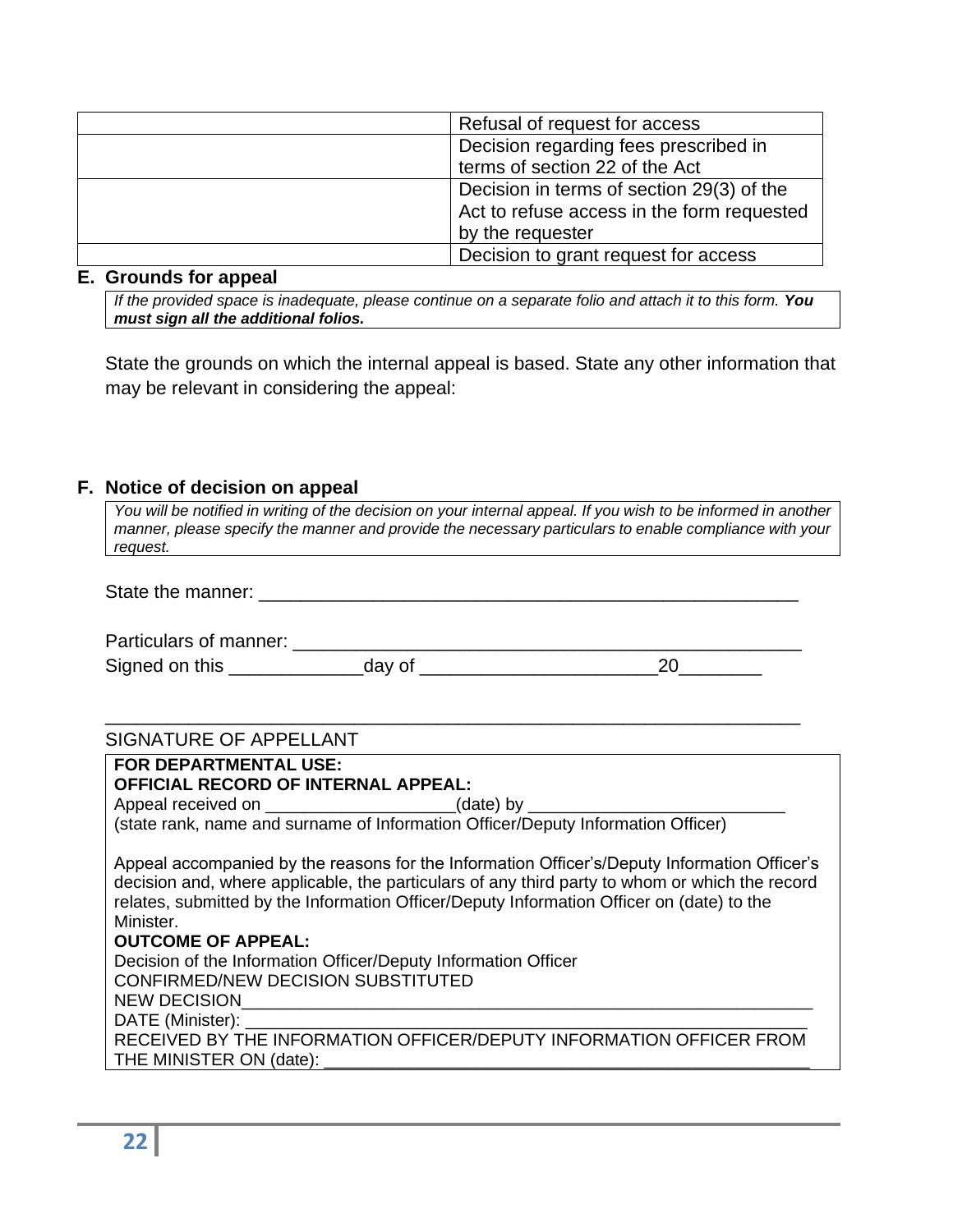# **FORM D**

# <span id="page-22-0"></span>AUTOMATICALLY AVAILABLE RECORDS AND ACCESS TO SUCH RECORDS

# **(Section 15 of the Promotion of Access to Information Act, Act 2 of 2000)**

# **[Regulation 5A]**

| <b>DESCRIPTION OF CATEGORY RECORDS</b>                                | <b>MANNER OF ACCESS TO</b>    |  |
|-----------------------------------------------------------------------|-------------------------------|--|
| <b>AUTOMATICALLY AVAILABLE IN TERMS OF SECTION</b>                    | <b>RECORDS (e.g. website)</b> |  |
| 15(1)(a) OF THE PROMOTION OF ACCESS TO                                | (SECTION 15(1)(b)             |  |
| <b>INFORMATION ACT, 2000</b>                                          |                               |  |
| FOR INSPECTION IN TERMS OF SECTION 15(1)(a)(i):                       |                               |  |
| The records as listed below                                           | The records may be            |  |
|                                                                       | obtained on request in        |  |
|                                                                       | writing from the Information  |  |
|                                                                       | Officer as described in       |  |
|                                                                       | paragraph 8. Copy charges     |  |
|                                                                       | may be payable                |  |
| FOR PURCHASING IN TERMS OF SECTION 15 (1)(a)(ii):                     |                               |  |
| The records as listed below                                           | The records may be            |  |
|                                                                       | obtained on request in        |  |
|                                                                       | writing from the Information  |  |
|                                                                       | Officer as described in       |  |
|                                                                       | paragraph 8. Copy charges     |  |
|                                                                       | may be payable                |  |
| FOR COPYING IN TERMS OF SECTION 15(1)(a)(ii):                         |                               |  |
| The records as listed below                                           | The records may be            |  |
|                                                                       | obtained on request in        |  |
|                                                                       | writing from the Information  |  |
|                                                                       | Officer as described in       |  |
|                                                                       | paragraph 8. Copy charges     |  |
|                                                                       | may be payable                |  |
| AVAILABLE FREE OF CHARGE IN TERMS OF SECTION 15(1)(a)(iii):           |                               |  |
| Revised National Capacity Building Framework draft 4, 2012-<br>2016   | www.cogta.gov.za              |  |
| Section 54A and 56 Managers Skills Audit, 2008                        | www.cogta.gov.za              |  |
| <b>General Notices/Regulations/Circulars</b>                          | www.cogta.gov.za              |  |
| Municipal Property Rates Act basic information, 2006                  | www.cogta.gov.za              |  |
| Basic Information for Ratepayers, 2006                                | www.cogta.gov.za              |  |
| Regulations concerning financial reporting by municipalities,<br>2006 | www.cogta.gov.za              |  |
| Amendment of Regulations concerning the publication of                | www.cogta.gov.za              |  |
| particulars of the remuneration of certain municipal officials,       |                               |  |
| 2006                                                                  |                               |  |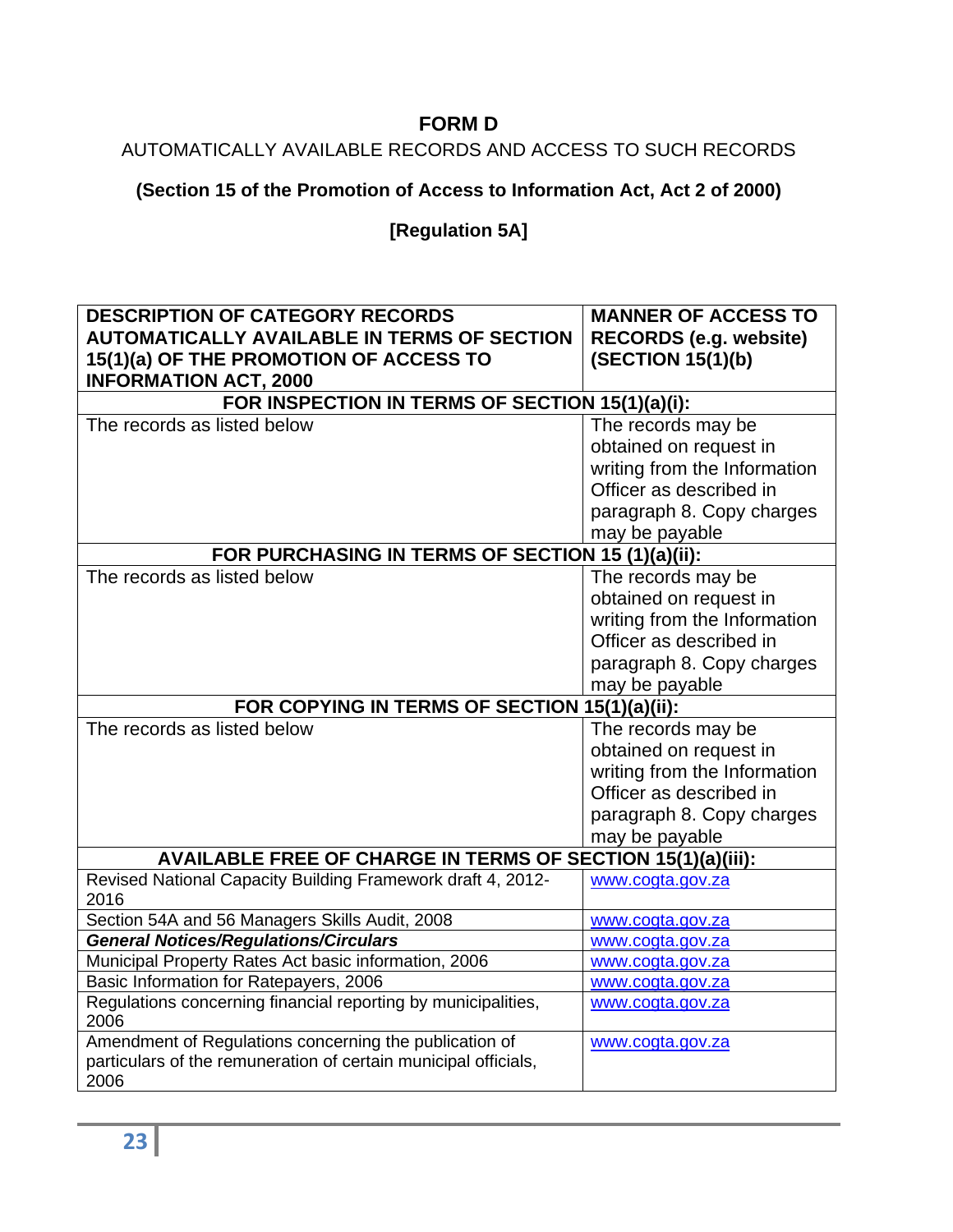| Regulations concerning the publication of particulars of the                                             | www.cogta.gov.za |
|----------------------------------------------------------------------------------------------------------|------------------|
| remuneration of certain municipal officials, 2006                                                        |                  |
| Regulations regarding the calling of tenders, 2007                                                       | www.cogta.gov.za |
| Local Government Municipal Performance Regulations, 2006                                                 | www.cogta.gov.za |
| Remuneration of Public Office Bearers Act (20/1998), 2008                                                | www.cogta.gov.za |
| Cross-boundary Municipalities Laws Repeal and Related<br>Matters Amendment Act (2007), 2008              | www.cogta.gov.za |
| Local Government Performance Regulations (2006), 2008                                                    | www.cogta.gov.za |
| Councillor Remuneration Final Notice, 8 December 2008                                                    | www.cogta.gov.za |
| Formulae for determination of number of councillors, 15 July<br>2009                                     | www.cogta.gov.za |
| Participation of municipal staff in elections, 10 March 2011                                             | www.cogta.gov.za |
| Circular on Transitional arrangement before and after the 18<br>May 2011 Local Government election       | www.cogta.gov.za |
| Regulations on Municipal Staff - LG Elections 2011                                                       | www.cogta.gov.za |
| Payment of Gratuity to qualifying ex-councillors, 2012                                                   | www.cogta.gov.za |
| <b>Reports</b>                                                                                           | www.cogta.gov.za |
| Development Planning Indaba 2004 Report, 2006                                                            | www.cogta.gov.za |
| 2003 Municipalities Study Tour Report by Portfolio Committee<br>on Provincial and Local Government, 2006 | www.cogta.gov.za |
| IDP Reports, 2008 - 2011                                                                                 | www.cogta.gov.za |
| Annual Reports, 1997-2011                                                                                | www.cogta.gov.za |
| <b>Local Government Frameworks</b>                                                                       | www.cogta.gov.za |
| Local Economic Development Guidelines, 2006                                                              | www.cogta.gov.za |
| A Guideline Document on Provincial Local Intergovernmental                                               | www.cogta.gov.za |
| Relations, 2006                                                                                          |                  |
| Local Government Anti-corruption Strategy, 2006                                                          | www.cogta.gov.za |
| Local Government Gender Policy Framework, 2007, 2008                                                     | www.cogta.gov.za |
| Municipal Systems Improvement Grant Framework, 2010                                                      | www.cogta.gov.za |
| Draft Youth Development Framework for Local Government,<br>2008                                          | www.cogta.gov.za |
| Framework for Integrated LG Response to HIV and AIDS, 2008                                               | www.cogta.gov.za |
| IDP Format Guide, 2008                                                                                   | www.cogta.gov.za |
| IDP Analysis Framework 2008, 2009                                                                        | www.cogta.gov.za |
| Local Economic Development KPA 3 analysis, 2009                                                          | www.cogta.gov.za |
| Community-based Workbook and Guide Planning Programme,<br>2009                                           | www.cogta.gov.za |
| Communication Facilitation Workbook and Guide and Dealing<br>with Conflict, 2009                         | www.cogta.gov.za |
| Core Municipal Processes Workbook and Guide and Service<br>Delivery, 2009                                | www.cogta.gov.za |
| Gender, Equity Workbook and Guide and Diversity, 2009                                                    | www.cogta.gov.za |
| Meeting Procedures and Guide and Reporting, 2009                                                         | www.cogta.gov.za |
| National Framework and Ward Funding Model, 2009                                                          | www.cogta.gov.za |
| Public Participation Workbook and Guide in Local Governance,<br>2009                                     | www.cogta.gov.za |
| Industry Guide - Infrastructure Service Delivery Level and unit<br>cost, 2012                            | www.cogta.gov.za |
| Revised National Capacity Building Framework, 2012-2016                                                  | www.cogta.gov.za |